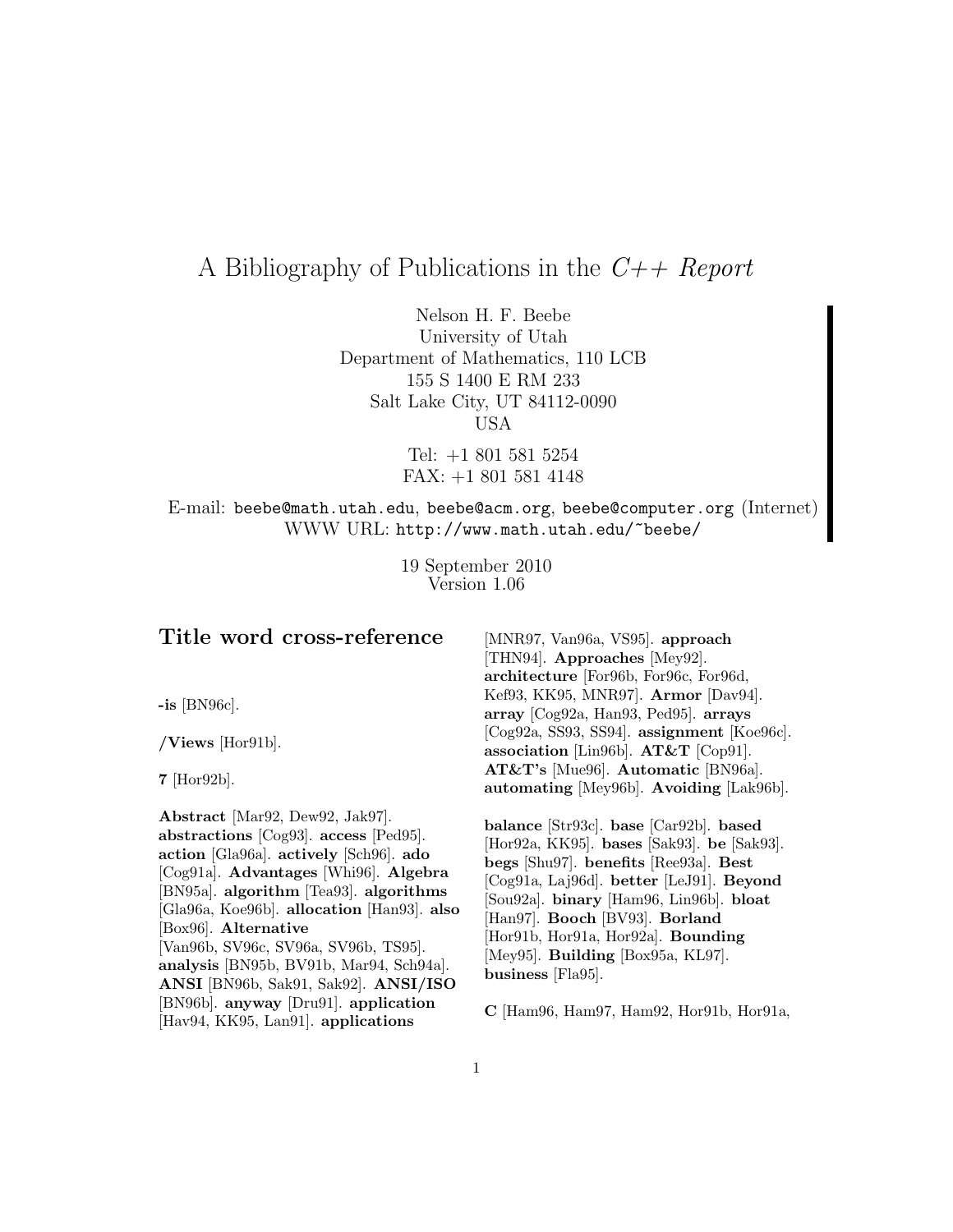Hor92b, Hor92a, KL96a, KL97, Lea93, Leg92, Ree96a, Sak91, Sak92, SLHS94, AOK94, ABB<sup>+</sup>93, Bal92, Ban92, BR92, BN93, BN95a, BN96c, BN96d, BV91a, BV91c, Box95a, Bul96, BM92, Car96, Cog91b, Cog92c, Coh96a, Coh96b, Dav94, Dav97, Eck91, Fit96a, Fit96b, FR95, Han93, Hav94, Hic95, Hor91b, Hor95, Hor96a, Hun91, JS97, Kam96, KK95, Laj96b, Laj96a, Laj96c, Lak96a, Lak96c, Lak96b, Lan91, LeJ91, Lea96, Lin96b, Mar97a, Mar97b, Mey92, Mey93, Mue96, Mye93, Ree93a, Ree96c, Rei93, Sch92, Sch93a, Sch94b, Shu97, Sou92a, Sou92c, SD95, SS93, Ste91, Str93a, SL92, Str93b, Tav92, Tea93, TB97, Van96b, Vel95b, Vil95, VK93, Vin94, WD93, Wil92]. **C/C** [Hor92b]. **Callbacks** [Hic95, VS96]. **can** [LeJ91]. **cards** [Car91, Cop91]. **case** [Fit96a, Sch94b]. **categories** [BV91c]. **Chain** [OH96a]. **cladding** [Dav94]. **class** [Bec92, BV91c, Car92b, HD96, Hor92a, Hor96a, Kam96, Laj94a, Mus92, OH97, Ped95]. **Classes** [Shu97, CE95, Dav94, Mar92, Mot96, Sou96a]. **client** [Jak97]. **closed** [Mar96d]. **Code** [Cop96a, Box95b, CW97, Cog92c, Han97, Hor95]. **Com** [Box96]. **Combining** [LK97]. **command** [OH96a]. **Committee** [Laj96c]. **communication** [HD96, JS97, VS96]. **comp.lang.C** [Cog91a]. **compare** [Shu97]. **Comparing** [SV96c, SV96a, SV96b, TS95]. **comparison** [Mar97b, Shu97]. **comparisons** [Koe96a]. **compile** [Lak96b]. **compile-** [Lak96b]. **compiler** [Dru91, Hor92b]. **component** [BV92a, For96a]. **Components** [BV93, Leg92, Box95a, Car93]. **computer** [Rem95]. **computing** [Vin93]. **Concurrency** [AOK94]. **Connector** [Sch96]. **consider** [Str93c]. **considered** [Box96]. **const** [Mey96b]. **constructors** [Cog92b, Eck92]. **Containers** [Eck91, Koe96a, Han97]. **controversy** [Sou96a]. **conventional** [Cog92c]. **conventions** [Cog91b]. **conversions**

[Laj95, Mey96b, Mey96d]. **converting** [BN96d, Fit96a, JS97]. **cooperating** [Sou96a]. **Coping** [Ree96b]. **Copying** [Koe96b]. **CORBA** [AG96, SV96a, SV96b, Vin93, Vin94, VS96]. **CRC** [Car91, Cop91]. **critical** [Mar97b]. **Cross** [Ban92, Jeg96]. **Cross-over** [Ban92]. **Crossing** [Tav92].

**daemon** [Sch94a]. **data** [OH96b, OH96c]. **database** [Str93a]. **databases** [BR92, Rob94, Sou92b, Str92]. **dealing** [Mar97a]. **debugging** [Ree96c]. **Decentralized** [SSH97]. **decoupled** [VS96]. **deep** [Str92]. **delete** [Laj96a]. **delicate** [Str93c]. **Demeter** [SLHS94]. **dependencies** [Lak96b]. **Dependency** [Mar96a]. **depth** [Hor91a]. **Design** [Car93, Mar97a, BV91a, BV91b, BV91d, BV92a, BV92b, BV92c, Cog93, Cop94, Hor95, Kef93, Lak96a, Lak96c, Lak96b, LK97, Mar94, Mar96b, Sch93a, Sch94b, Sch94a, SS95, Sch96, Str93b, Vli96a, BV91c]. **design-C** [BV91c]. **Designing** [Lin96a]. **Developers** [Ham92, Box95b]. **Developing** [CW97, For96a]. **development** [BV91e, Fla95, Hor96b, Jeg96, Mey93]. **Dialog** [OH96b]. **differentiation** [BN96a]. **Dimensional** [BN95b]. **dimensions** [Sch94a]. **direction** [Cop94]. **DirectToSOM** [Ham96, Ham97]. **disadvantages** [Whi96]. **Distributed** [Dew92, Vin93, VS96, TS95, VS95, Ham97]. **do** [LeJ91]. **DOC** [VS95]. **document** [For96b, For96c, For96d]. **documents** [BV91d]. **does** [Cog91c]. **Doing** [FR95, Dru91]. **domain** [Sch94a]. **Don** [Box95b]. **done** [Box95b]. **DOS/C** [Lan91]. **driven** [Sch93b]. **dual** [Mar97a]. **Dynamic** [Coh96a, OH96c, Car92a, Lin96a, SS93, SS94].

**easily** [Box95b]. **Easing** [Bec92]. **Edition** [Ham92]. **editor** [SS94]. **Education** [LeJ91]. **Effective** [Lak96c]. **effectively**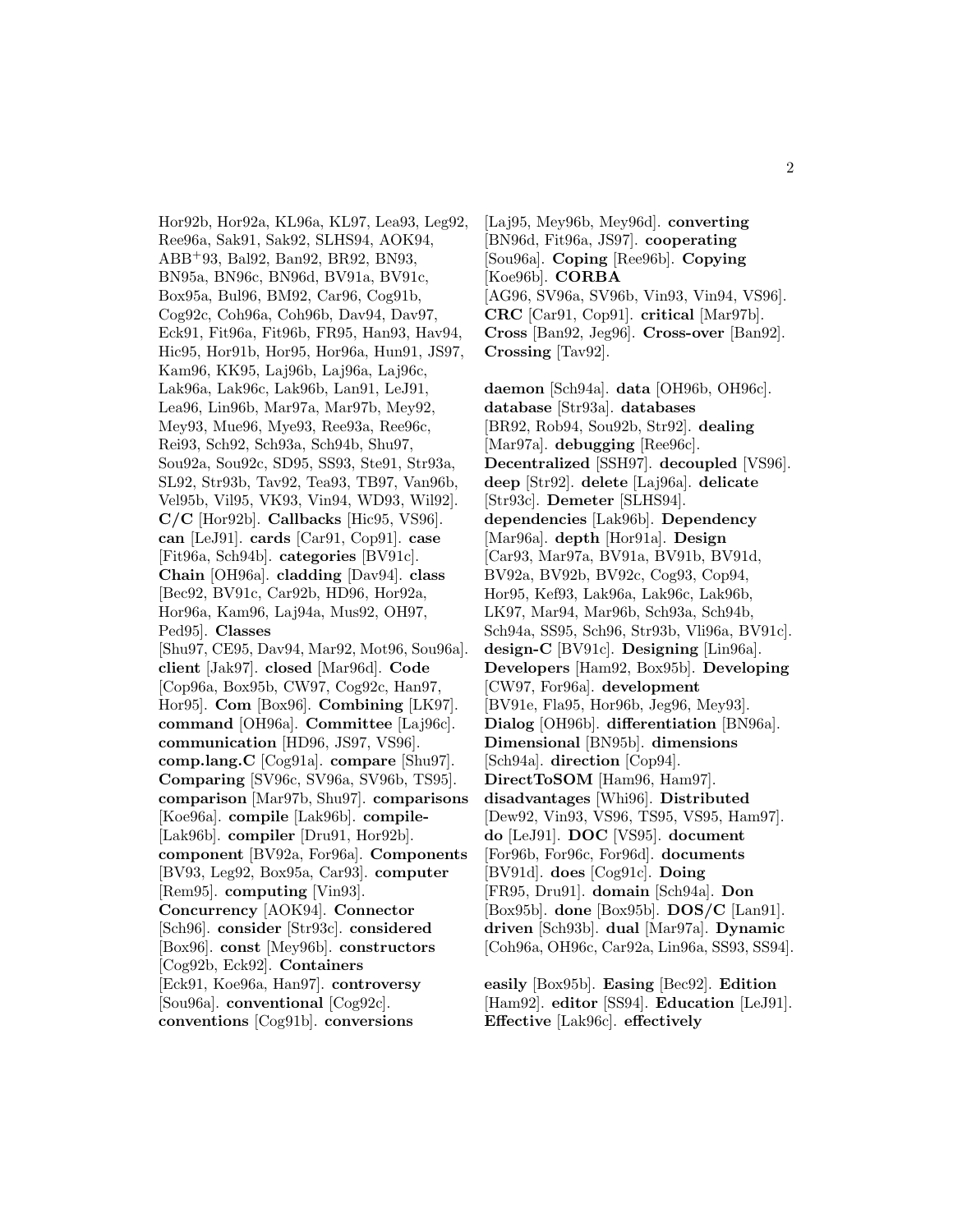[Mey92, Mey93]. **effectiveness** [Mey92]. **efficient** [Lin96a]. **emerging** [Cop94]. **enable** [Car92b]. **Encapsulating** [Sch93b, Sch92]. **end** [Leg92]. **Engineering** [Ree93a, BN93, BN96c, Mou94]. **English** [Box95b]. **Enhancing** [Han93]. **environment** [McC92]. **equations** [Van91]. **Evaluating** [HS96, HD96]. **Event** [Rob94, Sch93b, SSH97]. **event-driven** [Sch93b]. **Events** [SV97]. **everywhere** [WD93]. **evolution** [Sch94b]. **evolve** [SS95]. **Examining** [Mey93]. **example** [Mar94, VS95]. **Exception** [Chu94, Laj94b, Laj94a, Lea96, Mul96, Ree96d]. **Exceptions** [Ree93b, Ree96c, Ree96a, EC95, Ree96b, Ree97]. **excessive** [Lak96b]. **exchange** [OH96b]. **execution** [Cog92c]. **Experience** [Cop91]. **Experiences** [JS97, Lak96a]. **explains** [Box95b]. **Exploring** [Shu97]. **Expression** [Vel95a]. **Extending** [For96b, For96c, Hor94, Mus92]. **extensions** [Str93c].

**factories** [OH97]. **failed** [Cog92b]. **feature** [Ree93b]. **features** [Van96a]. **finalized** [Sak93]. **Fine** [Mye93]. **Fine-tuning** [Mye93]. **first** [Hor91b, Hor92b, Laj94a, Rei93]. **first-class** [Laj94a]. **fit** [Str94]. **formatting** [Bec92]. **four** [Vli95]. **Framework** [OH97, BR95, JS97]. **frameworks** [Lan91]. **friends** [Van91]. **Function** [Laj96d, Dru91, Han93]. **functions** [Mar92]. **functors** [Hic95].

**gamble** [Mue96]. **gang** [Vli95]. **Gap** [Vli96a]. **generated** [Rem95]. **Generating** [BN97]. **generation** [Hor95, Vli96a]. **Generative** [Cop94, THN94]. **Generic** [Gla97, SS93, LK97, THN94]. **Getting** [Ske92a]. **GISMO** [ABB<sup>+</sup>93]. **GNU** [Lea93]. **gracefully** [Cog92b]. **grafting** [BN93]. **Granularity** [Mar96b]. **graphics** [Fit96b, Lak96a]. **groups** [Sou96a].

**Guarded** [Sim97]. **GUI** [Jeg96, MNR97]. **guidelines** [Ree96d].

**handle** [Ske92a]. **handler** [Ske92a]. **Handling** [Cog92b, Laj94b, Laj94a, Lea96, Mul96, Rob94, SSH97]. **harder** [Car92a]. **harmful** [Box96]. **hashing** [Lin96a]. **hatching** [Vli95]. **hatching-perspectives** [Vli95]. **Hello** [BN96b]. **Helper** [Gla96a]. **hierarchies** [Mar97a]. **hierarchy** [Lak96c]. **Hollywood** [Vli96b]. **human** [Cop96b].

**I/O** [BR95, Sch93a, Sch93b]. **identification** [SL92]. **Identifying** [Jor95]. **IDL** [Vin94]. **imagery** [Rem95]. **implementation** [Sch93a]. **Implementing** [Lin96a, Lin96b, Sou97, SS94, Bal92]. **important** [Box95b]. **impression** [Hor92b]. **improved** [Lak96c]. **in-depth** [Hor91a]. **independent** [Lak96c]. **Inheritance** [Koe96c, Car92b, Coh96a, Mar97a, Mey96b]. **initialized** [Sak93]. **initializing** [Sch96]. **Inner** [Shu97]. **input** [BN96c]. **insertion** [Koe96b]. **instantiation** [McC92]. **instantiations** [Mey95]. **insulation** [Lak96b]. **integrating** [SS93]. **Interface** [BL91, CE95, Sch93b]. **interfaces** [Dew92, Sch92]. **interprocess** [HD96]. **Introducing** [van94]. **introduction** [Vil94]. **Invasive** [Car92b]. **Inversion** [Mar96a]. **iostream** [Hor94]. **IPC** [Sch92]. **IPCs** [Sch93b]. **ISO** [BN96b]. **issues** [Ree93b]. **iterator** [KL97]. **Iterators** [Bec93, KL96a, KL96b, BN96d, Eck91].

**Java** [Dav97, Mar97b, Car96, Gla97, Hor96b, JS97, Shu97]. **JDK** [Shu97]. **job** [Bec92]. **journey** [Tav92].

**key** [Cog93]. **kill** [Vli96d]. **kit** [Hor96b]. **Klingon** [Box95b].

**land** [Ske92b]. **landscape** [Rem95]. **language** [Box95b, Mue96, Ree93b, Rei93,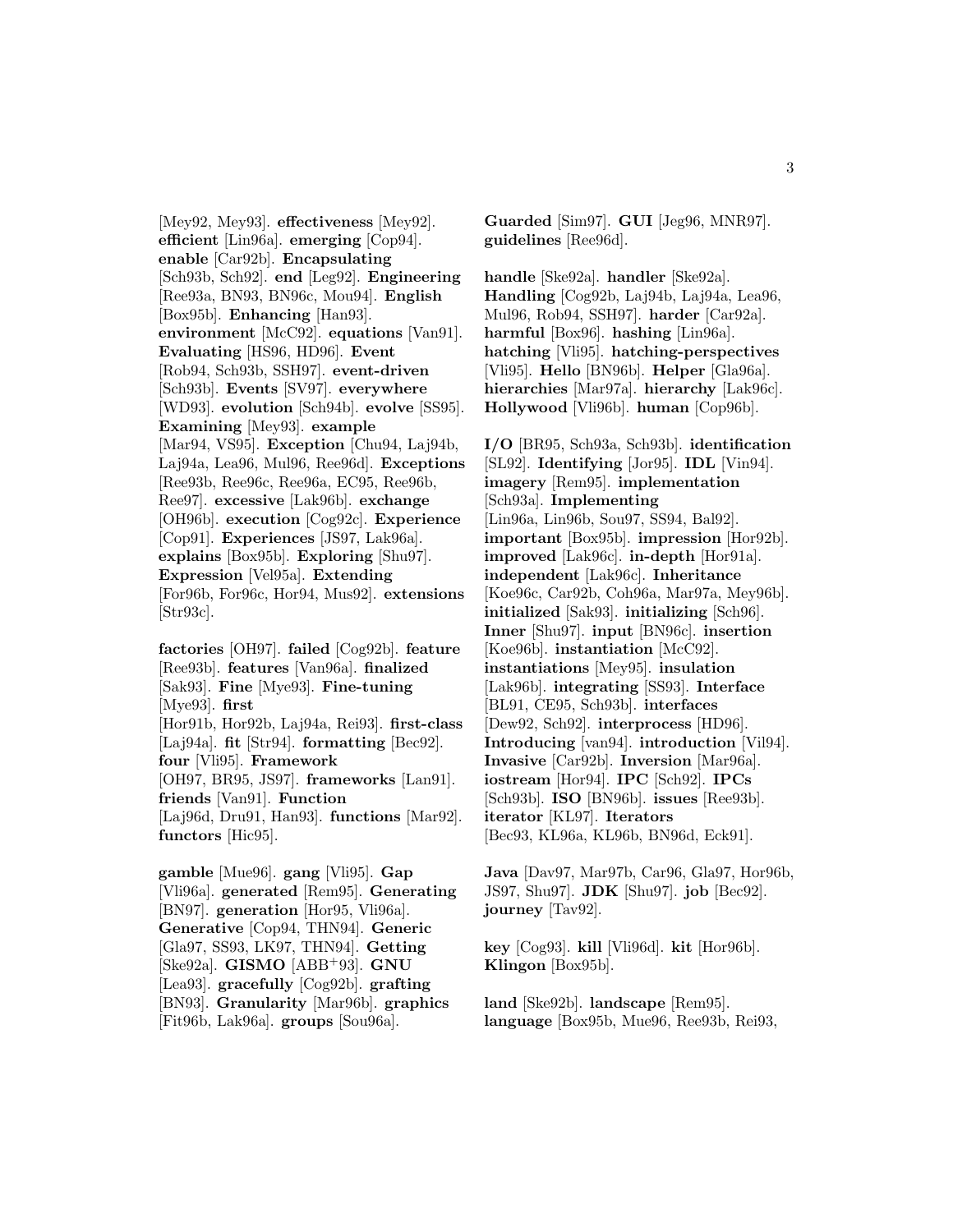Str93c, Jor96]. **languages** [Box95b, Cop94, Cop97]. **Large** [Lak96a, Lak96c, Lak96b, Mar97c, Mue96]. **Large-scale** [Lak96a, Lak96c, Lak96b, Mar97c]. **laundering** [Vli97]. **lessons** [Jam96]. **levelization** [Lak96b]. **libraries** [BV92a, BV92c, Cog91b, HD96, Hor96a]. **Library** [Str93b, BV91a, Cog93, Hor92a, Hor94, Kam96, Lea93, Sou92c, TB97, Vil95, BL91, Gla97, KL96a, KL96b, KL97, Vil94]. **Lightweight** [Coh96b, Mot96]. **link** [Lak96b]. **link-time** [Lak96b]. **Linking** [Hun91]. **Liskov** [Mar96c]. **LISP** [Tea93]. **Logical** [BV92a]. **logstrbuf** [Mus92]. **long** [Cog91c]. **look** [Hor91b, Hor91a, Str92]. **looks** [Car92a].

**maintainability** [Lak96c]. **Maintaining** [Str93c]. **maintenance** [Mar96d]. **Making** [Str94, Ban92]. **management** [BV92b, BV92c, Fla95, Mye93]. **manager** [Ree93a]. **managing** [Kam96, Sou96a]. **manipulations** [Laj96b]. **manipulators** [Mou94]. **mannered** [Dav97]. **Mapping** [Vin94]. **matures** [Shu97]. **mechanism** [Laj94b]. **members** [Dew93]. **membership** [Vli96c]. **Memory** [Mye93, Sou92b, Han93, Kam96, Laj96b, Laj96a, Laj96e]. **Memory-resident** [Sou92b]. **Mentor** [Lak96a]. **metaprograms** [Vel95b]. **methods** [Van96b]. **MFC** [For96a, For96b, For96c, For96d, OH96b, OH96c, Oni96, Oni97]. **Microsoft** [Hor92b]. **model** [Laj96b, Laj96a, Laj96e]. **model-type** [Laj96e]. **modelling** [VS95]. **modifying** [Car92b]. **moving** [Sim97]. **msgstream** [Bec92]. **much** [Cog91a]. **multimedia** [Van96a]. **Multiplatform** [Jam96]. **multiplexing** [Sch93a, Sch93b]. **multithreaded** [Lea96, SV96c, SV96a, SV96b, Sim97, TB97].

**Multithreading** [Oni97]. **myth** [Bul96].

**Naming** [Cog91b]. **nested** [Shu97]. **network** [HS96, Sch94a, Sch96]. **new-handler** [Ske92a]. **NT** [SS95]. **null** [Cog91a]. **nullness** [Mey96d]. **numerical** [Hor96a].

**O** [BR95, Sch93a, Sch93b]. **Object** [BV91b, BV91c, BV91d, BV92b, Oni96, Str92, BR92, BR95, BV91e, Hor92a, LK97, Lip96, Mar94, Mar96b, Mey95, Rob94, Sch92, Sch93a, Sch93b, Str93a, Vin93, VS95, BL91, Jor96]. **object-based** [Hor92a]. **Object-oriented** [BV91b, BV91c, BV91d, BV92b, BR92, BR95, BV91e, LK97, Mar94, Mar96b, Rob94, Sch92, Sch93a, Sch93b]. **objects** [BR92, Dav97, Ham96, Jor95, Kam96, Laj94a]. **Observer** [Vis96]. **ODMG** [Jor95, Str93a]. **ODMG-93** [Str93a]. **old** [Van96b]. **OLE2** [Box95a]. **OMG** [SV97]. **onto** [BN93]. **OO** [Car91, HS96, Hor95]. **OOP** [BV92c, Mus92, Ree93a, Ske92b]. **open** [Mar96d]. **open-closed** [Mar96d]. **operating** [Sch93b]. **Operator** [Ped95, Wil92]. **operators** [BN95a, Laj96a]. **OQL** [Jor96]. **Oracle** [BM92]. **organization** [Laj96c]. **oriented** [BR92, BR95, BV91b, BV91c, BV91d, BV91e, BV92b, LK97, Mar94, Mar96b, Rob94, Sch92, Sch93a, Sch93b]. **other** [Box95b]. **our** [BN93]. **Overcoming** [Mue96]. **overhead** [Dru91]. **overload** [Laj96d]. **overloading** [Wil92]. **overview** [AOK94, Car96].

**package** [Leg92]. **packages** [Lak96b]. **paradigms** [Tav92]. **parameterization** [Cra94]. **Pattern** [Cop97, Vli95, Cop94, MNR97, Sch96, Vli96a]. **Patterns** [Jak97, Cop96a, Cop96b, Mar97a, SS95, Sou96b, Sou97, Whi96]. **Performance** [Bul96, HS96]. **persistence** [Coh96b, Oni96, THN94]. **Persistent** [BR92]. **perspective** [Ree93a]. **perspectives** [Vli95]. **Physical**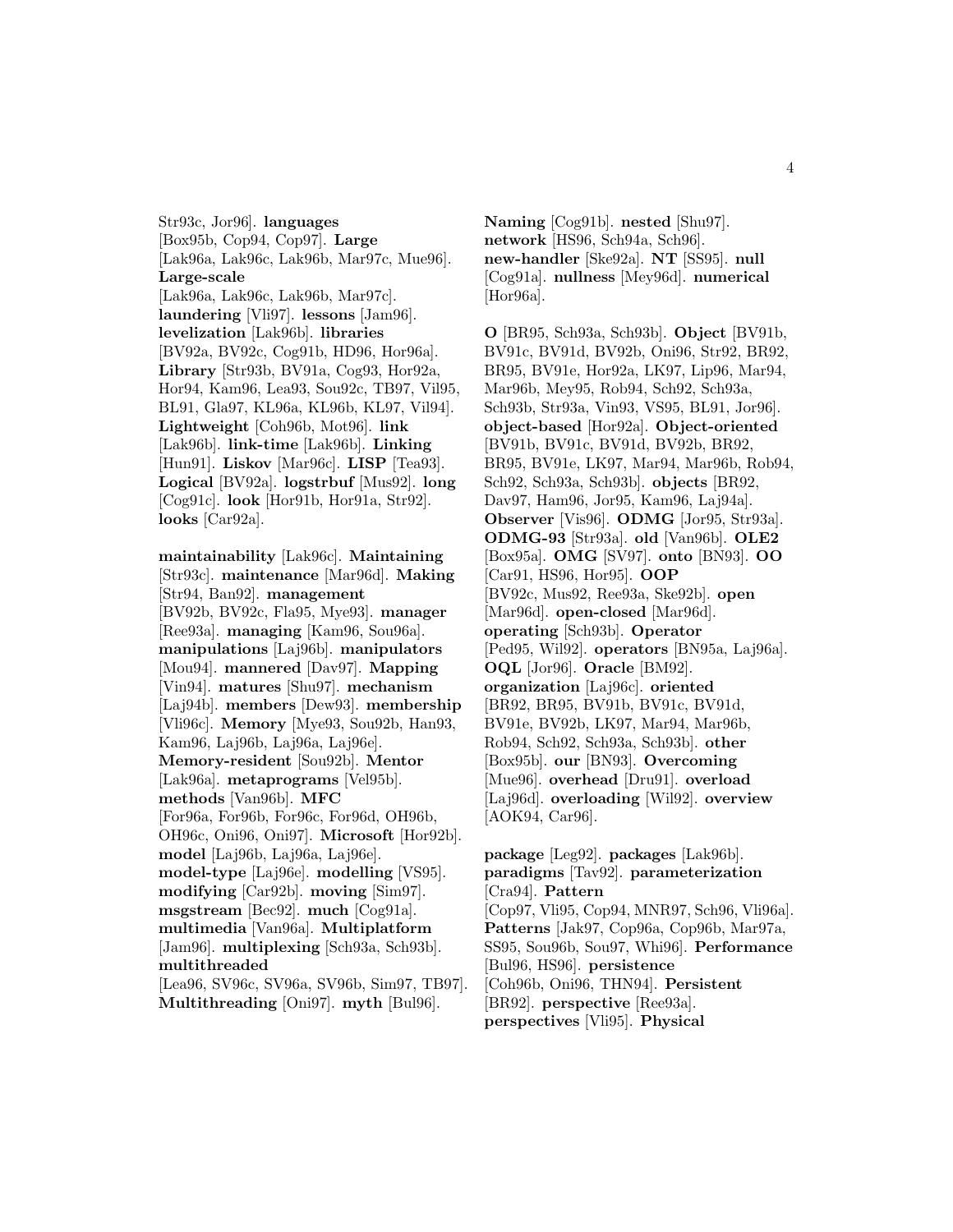[BV92c, BV92b, Lak96c]. **pilgrim** [Tav92]. **platform** [Jeg96]. **Pointer** [Laj96b, Koe96a]. **pointers** [Box96, Chu94, Mey96a, Mey96c, Mey96b, Mey96d, Sim97]. **portability** [Bec93]. **portable** [TB97]. **Porting** [Box95b, Dav97]. **power** [Van96a]. **Practical** [Cog93, Mar94]. **practice** [Jak97]. **pragmatic** [Ree93b]. **primary** [Mue96]. **principle** [Mar96c, Mar96d, Vli96b, Mar96a]. **principles** [Cog93]. **privileges** [Vli96c]. **problems** [Mue96, Van96b]. **process** [BV91e, Box95b, CW97]. **productivity** [Jam96]. **program** [Cog91c, Fit96b]. **programmers** [Car96]. **Programming** [For96d, BN93, Car91, HS96, Hor91b, Hor96a, Hor96b, LK97, Mue96, Rei93, Sch92, SV96c, SV96a, SV96b, TB97, TS95]. **programs** [Fit96a, Lea96, Mye93]. **progress** [Sak91, Sak92]. **project** [ABB<sup>+</sup>93, FR95, Mue96]. **Protection** [Vli96b, Vli96c]. **pure** [Mar92].

**Quality** [Sou96b]. **Query** [Jor96]. **Questioning** [Cog92c]. **questions** [Cog92a].

**Reactor** [Sch93a]. **real** [CW97]. **reality** [Bul96]. **realizing** [Ree93a]. **reallocation** [Han93]. **reallocation/renew** [Han93]. **recovery** [Chu94]. **recursive** [Tea93]. **Redesigning** [Fit96b]. **reduce** [Han97]. **Refinements** [Mey96a]. **Reflections** [Ree97]. **release** [Leg92]. **renew** [Han93]. **report** [SLHS94]. **representation** [Whi96]. **representations** [Laj96e]. **resident** [Sou92b]. **resolution** [Laj96d]. **Responsibility** [OH96a]. **reusable** [CW97, Lin96b]. **reuse** [Bec93, FR95, Lak96c]. **Reusing** [Ham96]. **Reverse** [Mou94]. **Reverse-engineering** [Mou94]. **revisited** [Gau96]. **right** [Cog93]. **Risky** [Fla95]. **robustness** [Shu97]. **roots** [BN93]. **rules** [Mul96]. **run** [Cog91c]. **Runtime** [Cra94, SL92, Laj94b, VK93].

**Saber** [Ste91]. **Saber-C** [Ste91]. **safe** [Lin96a]. **scale** [Lak96a, Lak96c, Lak96b, Mar97c, Mue96]. **schedule** [Laj96c]. **Scientific** [BN93, BN96c]. **search** [Lin96a]. **See** [Shu97]. **Selecting** [Cog93, Sou92c]. **selection** [Laj96d]. **separating** [Bul96]. **serialization** [OH96c]. **servers** [SV96c, SV96a, SV96b]. **service** [AG96, Gla96b, SV97]. **services** [Sch92, Sch96]. **shared** [Kam96]. **ShMem** [Kam96]. **should** [Sak93]. **side** [Cop96b]. **Simplifying** [BV93]. **Simultaneous** [Van91]. **singleton** [Vli96d]. **sixth** [Laj96c]. **size** [Cog92c]. **slicing** [Koe96c]. **Smalltalk** [VK93]. **Smart** [Mey96c, Mey96b, Mey96d, Bec92, Box96, Chu94, Mey96a, Sim97]. **software** [BV92a, Cop94, Fla95, FR95, JS97, Lak96a, Lak96c, Lak96b, Mar96d, SS95, Vli96a]. **solving** [Van96b]. **SOM** [Ham97]. **source** [Box95b]. **specification** [Ree96d]. **speed** [Cog92c]. **stability** [Mar97c]. **Standard** [Car93, Leg92, BN96c, Str93a, Str94, Vil95, KL96a, KL96b, KL97, Ree96a, Vil94]. **Standards** [Laj95, Laj96c]. **STL** [Gla96a, Han97, Koe96b, KL97]. **storage** [BV92b, BV92c]. **story** [Hav94]. **strategies** [Bal92]. **streambufs** [Mus92]. **streaming** [AG96, Gla96b]. **Strengthen** [Van96a]. **structure** [OH96c]. **structures** [Lin96a]. **study** [Fit96a, Sch94b]. **Subobject** [Dew93]. **substitution** [Mar96c]. **Subtleties** [Wil92]. **successfully** [Mul96]. **Sun** [Hor96b]. **support** [AOK94, VK93]. **supporting** [Laj94b, Laj94a]. **survey** [Rem95]. **system** [Sch93b, SS95, van94]. **Systems** [Sch92, Lak96a, Sim97].

**targets** [OH96a]. **Taskmaster** [MNR97]. **technique** [Mye95]. **techniques** [CW97, SV96c, SV96a, SV96b, TS95]. **Template** [KL96b, Vil94, For96b, For96c, For96d, Hic95, KK95, McC92, Vel95b].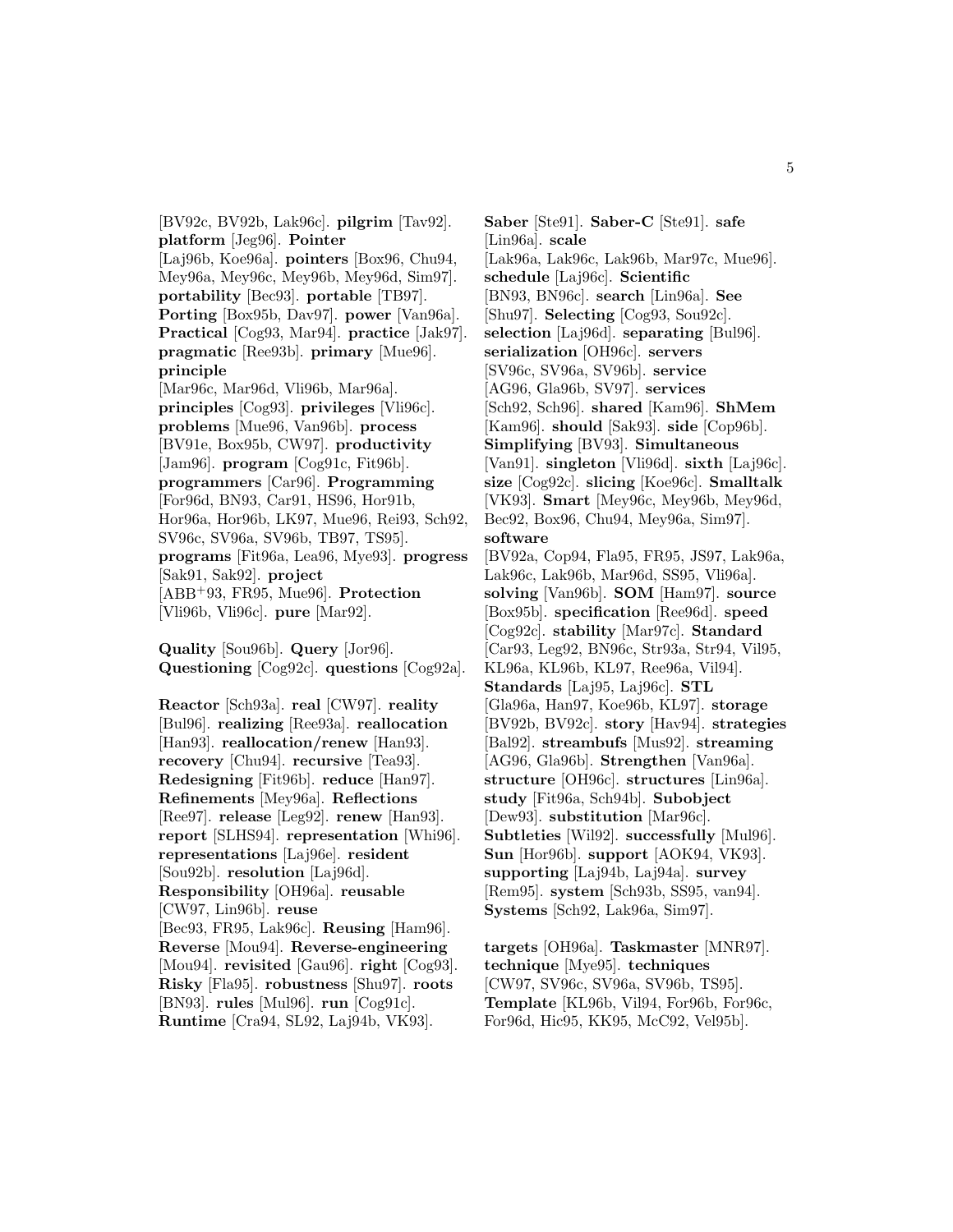**template-based** [KK95]. **templates** [Bal92, Sou92a, SS93, Vel95a]. **Ten** [Mul96, Ree96d]. **test** [Fit96b]. **testing** [Lak96c]. **text** [Box95b, SS94]. **Threads.h** [TB97]. **time** [Lak96b]. **tips** [Dav97]. **toolkits** [HS96, Jeg96]. **tools** [Hor95, Mey93]. **Tools.h** [Kef93]. **Tradeoffs** [CE95, EC95]. **training** [Ban92]. **traits** [Mye95]. **transforming** [BN97]. **transition** [Ban92, Ree93a]. **translator** [Bec92]. **transparency** [Str92]. **Transplanting** [Tea93]. **tree** [Tea93]. **tree-recursive** [Tea93]. **trouble** [Vis96]. **tuning** [Mye93]. **Type**

[Vli97, Laj95, Laj96e, Mey96d, SL92, VK93].

**Unicode** [Box95b]. **unique** [Whi96]. **universal** [AG96, Gla96b]. **UNIX** [Sch93a, Sch93b, SS95]. **update** [Laj95, Laj96c, Sak91, Sak92]. **use** [BN96d]. **useful** [Mye95]. **user** [Leg92]. **Using** [AG96, Ham97, Mey92, Mey93, SS95, Vel95b, Box95a, Fit96b, Hic95, Lak96a, SS94, Str93b]. **USL** [Car93, Leg92].

**varieties** [Lip96]. **vector** [Car92a, Str94]. **Version** [Hor92b, Ste91]. **viable** [Laj96d]. **view** [For96a]. **Views** [Hor91b]. **Virtual** [Eck92, Dru91, Mar92, Sak93]. **Visitors** [Gau96].

**Web** [SD95]. **Well** [Dav97].

**Well-mannered** [Dav97]. **While** [BN96d]. **Wide** [SD95]. **Window** [van94]. **Windows** [Box95b, Hor91b, SS95]. **wisdom** [Cog92c]. **works** [Sak91, Sak92]. **world** [CW97, SD95]. **wrapper** [Sch93a]. **wrappers** [Sch92]. **written** [Box95b].

**X** [van94].

**year** [Laj96c]. **year-organization** [Laj96c].

**Zortech** [Ham92].

# **References**

# **Atwood:1993:GPC**

[ABB<sup>+</sup>93] W. Atwood, A. Breakstone, D. Britton, T. Burnett, D. Myers, and G. Word. The GISMO project  $(C++)$ .  $C++$  Report, 5(3): 38–43, March–April 1993. CODEN CRPTE7. ISSN 1040-6042.

# **Alicea:1996:UUS**

[AG96] H. Alicea and G. Glass. Using the universal streaming service with CORBA.  $C++$  Report, 8(8):12-19, September 1996. CODEN CRPTE7. ISSN 1040-6042.

#### **Arjomandi:1994:CSC**

[AOK94] E. Arjomandi, W. O'Farrell, and I. Kalas. Concurrency support for C++: an overview.  $C++$  Report, 6 (1):44–50, January 1994. CODEN CRPTE7. ISSN 1040-6042.

#### **Ball:1992:ITI**

[Bal92] M. Ball. Inside templates: implementing C++ strategies.  $C++$  Report, 4(7):36–40, September 1992. CODEN CRPTE7. ISSN 1040-6042.

#### **Banahan:1992:CTM**

[Ban92] M. Banahan. Cross-over training: making the transition from C to C++.  $C++$  Report, 4(8):44-48, October 1992. CODEN CRPTE7. ISSN 1040-6042.

#### **Becker:1992:MCS**

[Bec92] P. Becker. A msgstream class for smart formatting: Easing the translator's job.  $C++$  Report, 4(7):42-48, September 1992. CODEN CRPTE7. ISSN 1040-6042.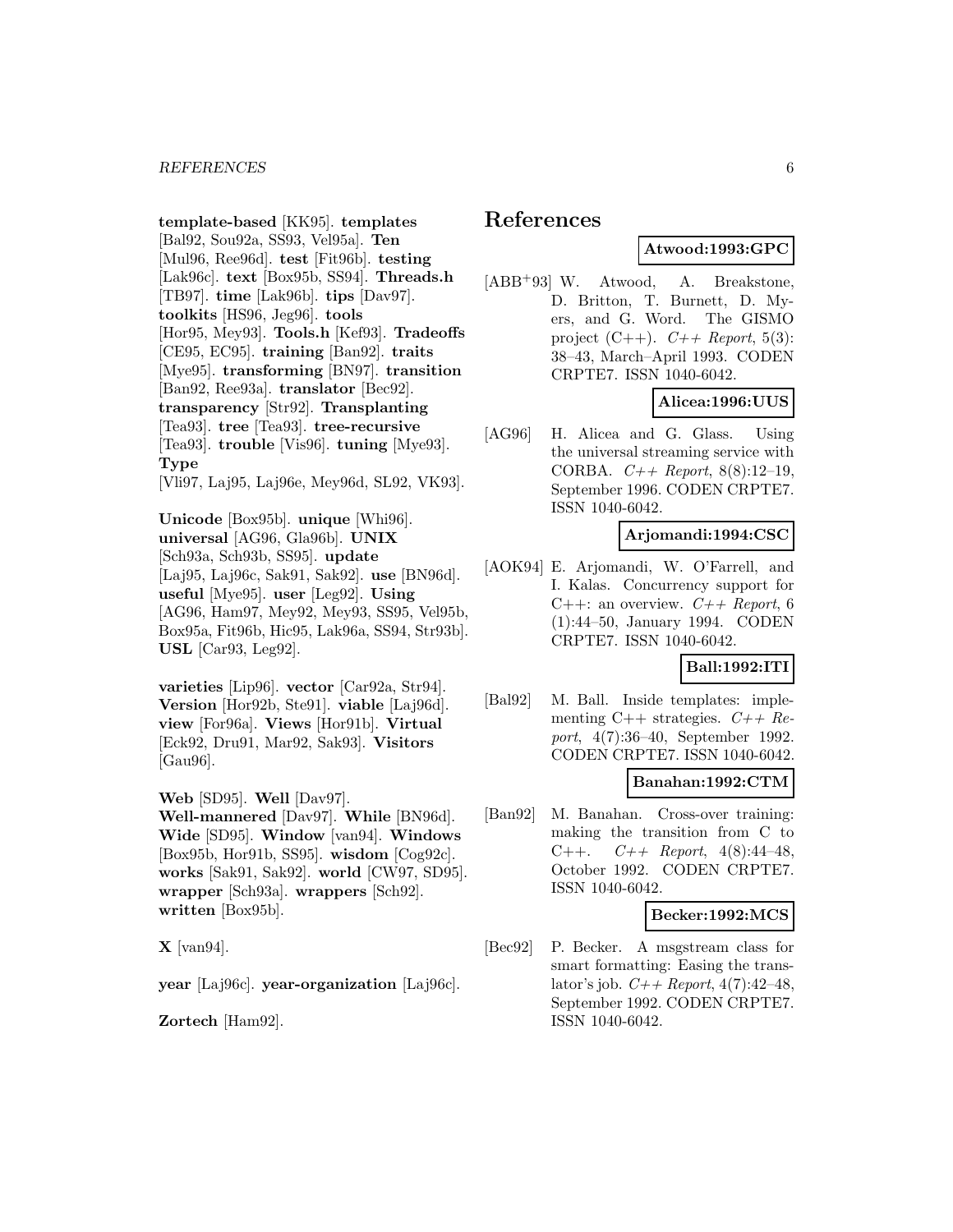# **Becker:1993:IPR**

[Bec93] P. Becker. Iterators, portability, and reuse.  $C_{++}$  Report, 5(2):51-54, February 1993. CODEN CRPTE7. ISSN 1040-6042.

# **Brazille:1991:OIL**

[BL91] R. Brazille and B. Leggett. The Object Interface Library.  $C++$ Report, 3(7):18–20, 22, 24, July– August 1991. CODEN CRPTE7. ISSN 1040-6042.

#### **Buroff:1992:CO**

[BM92] S. Buroff and R. Murray. The C++ oracle.  $C_{+}$  Report, 4(4):9–10, May 1992. CODEN CRPTE7. ISSN 1040-6042.

#### **Barton:1993:SEP**

[BN93] J. J. Barton and L. R. Nackman. Scientific and engineering programming in C++: grafting onto our roots.  $C++$  Report, 5(7):26-31, September 1993. CODEN CRPTE7. ISSN 1040-6042.

#### **Barton:1995:ACO**

[BN95a] J. J. Barton and L. R. Nackman. Algebra for  $C++$  operators.  $C++$   $Re$ port, 7(3):70–74, March–April 1995. CODEN CRPTE7. ISSN 1040-6042.

### **Barton:1995:DA**

[BN95b] J. J. Barton and L. R. Nackman. Dimensional analysis.  $C++$  Report, 7(1):39–40, 42–43, January 1995. CODEN CRPTE7. ISSN 1040-6042.

#### **Barton:1996:AD**

[BN96a] J. J. Barton and L. R. Nackman. Automatic differentiation.  $C++$ Report, 8(2):61–63, February 1996. CODEN CRPTE7. ISSN 1040-6042.

# **Barton:1996:HAI**

[BN96b] J. J. Barton and L. R. Nackman. Hello ANSI/ISO.  $C++$  Report, 8(4): 68–70, 72–73, April 1996. CODEN CRPTE7. ISSN 1040-6042.

### **Barton:1996:SEC**

[BN96c] J. J. Barton and L. R. Nackman. Scientific and engineering C++-is this standard input?  $C++$  Report, 8(9):66, 68–69, October 1996. CO-DEN CRPTE7. ISSN 1040-6042.

#### **Barton:1996:WCC**

[BN96d] J. J. Barton and L. R. Nackman. While (converting to  $C++$ ) use iterators.  $C_{++}$  Report, 8(6):77-78, 83, 87, June 1996. CODEN CRPTE7. ISSN 1040-6042.

### **Barton:1997:GT**

[BN97] J. J. Barton and L. R. Nackman. Generating and transforming.  $C++$ Report, 9(2):62–64, February 1997. CODEN CRPTE7. ISSN 1040-6042.

#### **Box:1995:BCC**

[Box95a] D. Box. Building C++ components using OLE2.  $C++$  Report, 7(3): 28–34, March–April 1995. CODEN CRPTE7. ISSN 1040-6042.

### **Box:1995:PKP**

[Box95b] Don Box. Porting to Klingon porting source code written to process English language text to other languages is not easily done. Don explains why Unicode is important for Windows developers.  $C++$  Report, 7(4):15–19, May 1995. ISSN 1040- 6042.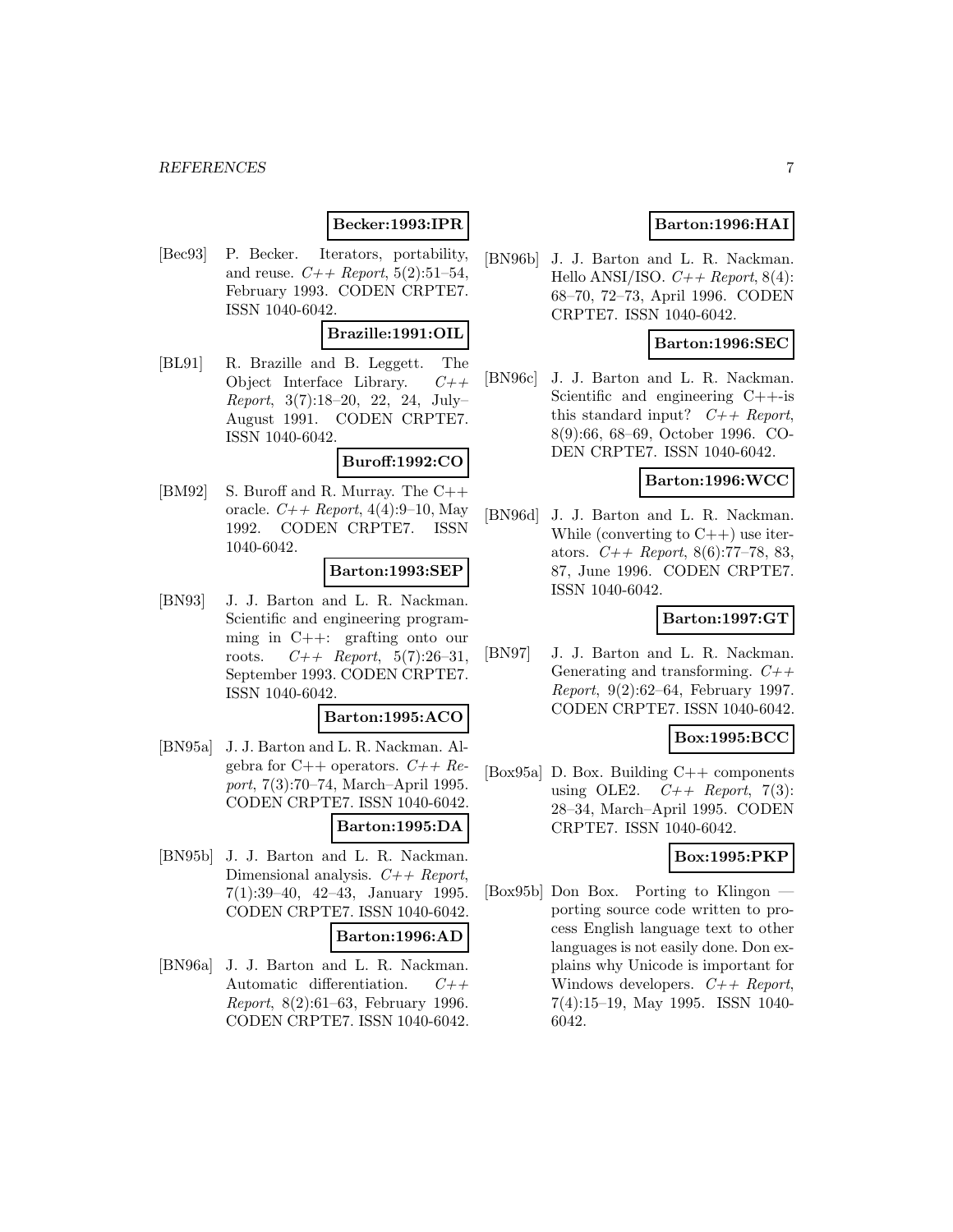# **Box:1996:CSP**

[Box96] D. Box. Com smart pointers also considered harmful.  $C++$  Report, 8(3):54–57, March 1996. CODEN CRPTE7. ISSN 1040-6042.

## **Bartels:1992:POO**

[BR92] D. Bartels and J. Robie. Persistent objects and object-oriented databases for C++.  $C++$  Report, 4(7):49–50, 52–56, September 1992. CODEN CRPTE7. ISSN 1040-6042.

### **Berg:1995:OFI**

[BR95] B. Berg and E. Rowlance. An object-oriented framework for I/O.  $C++$  Report, 7(4):28–35, May 1995. CODEN CRPTE7. ISSN 1040-6042.

#### **Bulka:1996:PCS**

[Bul96] D. Bulka. Performance and C++: separating myth from reality.  $C++$ Report, 8(8):46–54, September 1996. CODEN CRPTE7. ISSN 1040-6042.

### **Booch:1991:CLD**

[BV91a] G. Booch and M. Vilot. C++ library design.  $C++$  Report, 3(6):10-14, June 1991. CODEN CRPTE7. ISSN 1040-6042.

#### **Booch:1991:OAD**

[BV91b] G. Booch and M. Vilot. Objectoriented analysis and design.  $C++$ Report, 3(8):7–10, September 1991. CODEN CRPTE7. ISSN 1040-6042.

#### **Booch:1991:ODC**

[BV91c] G. Booch and M. Vilot. Objectoriented design-C++ class categories.  $C++$  Report, 3(7):6-10, July–August 1991. CODEN CRPTE7. ISSN 1040-6042.

# **Booch:1991:ODD**

[BV91d] G. Booch and M. Vilot. Objectoriented design documents. C++ Report, 3(10):8, 10–12, November– December 1991. CODEN CRPTE7. ISSN 1040-6042.

# **Booch:1991:ODP**

[BV91e] G. Booch and M. Vilot. The objectoriented development process. C++ Report, 3(9):8–11, October 1991. CODEN CRPTE7. ISSN 1040-6042.

### **Booch:1992:LDS**

[BV92a] G. Booch and M. Vilot. Logical design: software component libraries.  $C++$  Report, 4(4):18, 20–22, May 1992. CODEN CRPTE7. ISSN 1040-6042.

### **Booch:1992:ODP**

[BV92b] G. Booch and M. Vilot. Objectoriented design: physical design: storage management.  $C++$  Report, 4(1):7–10, January 1992. CODEN CRPTE7. ISSN 1040-6042.

# **Booch:1992:PDS**

[BV92c] G. Booch and M. Vilot. Physical design: storage and management libraries (OOP).  $C++$  Report, 4 (2):8–10, February 1992. CODEN CRPTE7. ISSN 1040-6042.

#### **Booch:1993:SBC**

[BV93] G. Booch and M. Vilot. Simplifying the Booch components.  $C++$ Report, 5(5):41–52, June 1993. CO-DEN CRPTE7. ISSN 1040-6042.

# **Cargill:1991:CCO**

[Car91] T. Cargill. CRC cards (OO programming).  $C++$  Report, 3(8):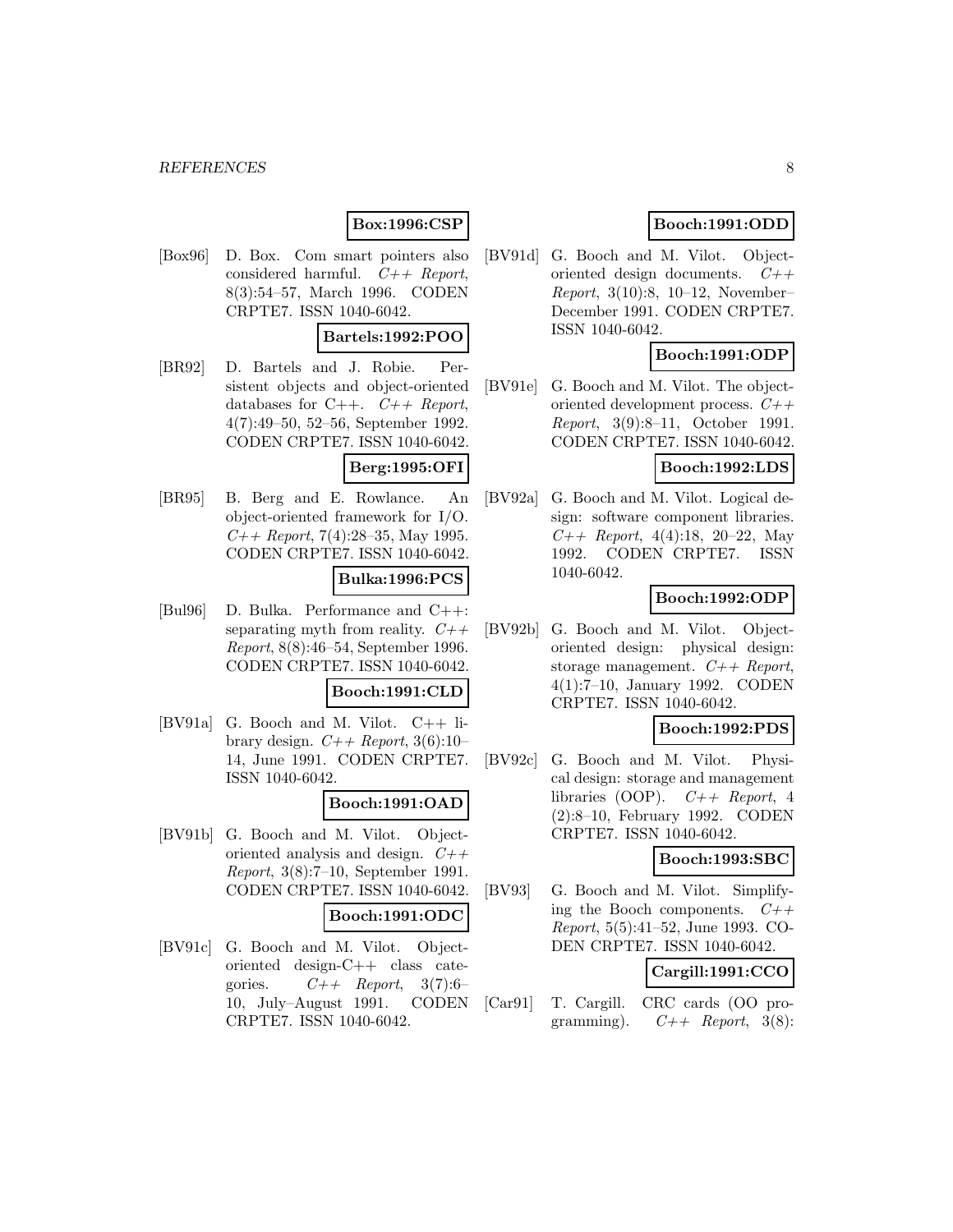11–13, September 1991. CODEN CRPTE7. ISSN 1040-6042.

### **Cargill:1992:DVH**

[Car92a] T. Cargill. A dynamic vector is harder than it looks.  $C++$   $Re$ port, 4(5):47–50, June 1992. CO-DEN CRPTE7. ISSN 1040-6042.

### **Carroll:1992:IIM**

[Car92b] M. Carroll. Invasive inheritance: modifying a base class to enable inheritance.  $C_{+}$  Report, 4(8):34-42. October 1992. CODEN CRPTE7. ISSN 1040-6042.

#### **Carroll:1993:DUS**

[Car93] M. Carroll. Design of the USL Standard Components.  $C++$  Report, 5 (5):34–39, 53, June 1993. CODEN CRPTE7. ISSN 1040-6042.

# **Cargill:1996:OJC**

[Car96] T. Cargill. An overview of Java for C++ programmers.  $C++$  Report, 8 (2):46–49, February 1996. CODEN CRPTE7. ISSN 1040-6042.

#### **Carroll:1995:TIC**

[CE95] M. Carroll and M. Ellis. Tradeoffs of interface classes.  $C++$  Report, 7 (1):29–32, January 1995. CODEN CRPTE7. ISSN 1040-6042.

#### **Churchill:1994:ERS**

[Chu94] S. Churchill. Exception recovery with smart pointers.  $C++$  Report, 6(1):34–35, 38–42, January 1994. CODEN CRPTE7. ISSN 1040-6042.

# **Coggins:1991:BCA**

[Cog91a] J. M. Coggins. Best of comp.lang.  $c++$  — much ado about null.  $C++$ 

 $Report, 3(10):21-24, November-$ December 1991. CODEN CRPTE7. ISSN 1040-6042.

# **Coggins:1991:NCC**

[Cog91b] J. M. Coggins. Naming conventions in C++ libraries.  $C++$  Report, 3 (9):17–21, October 1991. CODEN CRPTE7. ISSN 1040-6042.

# **Coggins:1991:WDP**

[Cog91c] J. M. Coggins. Why does this program run so long?  $C++$  Report, 3(6):21–24, June 1991. CODEN CRPTE7. ISSN 1040-6042.

#### **Coggins:1992:AQA**

[Cog92a] J. M. Coggins. An array of questions about arrays.  $C++$  Report, 4 (2):19–22, February 1992. CODEN CRPTE7. ISSN 1040-6042.

### **Coggins:1992:HFC**

[Cog92b] J. M. Coggins. Handling failed constructors gracefully.  $C++$  Report, 4 (1):20–22, January 1992. CODEN CRPTE7. ISSN 1040-6042.

# **Coggins:1992:QCW**

[Cog92c] J. M. Coggins. Questioning conventional 'wisdom' about C++ code size and execution speed.  $C++$  Report, 4(4):58–61, May 1992. CO-DEN CRPTE7. ISSN 1040-6042.

# **Coggins:1993:PPL**

[Cog93] J. M. Coggins. Practical principles for library design. I. selecting the right abstractions is the key.  $C++$ Report, 5(2):38–42, February 1993. CODEN CRPTE7. ISSN 1040-6042.

# **Cohen:1996:DIC**

[Coh96a] S. Cohen. Dynamic inheritance in C++.  $C++$  Report, 8(4):30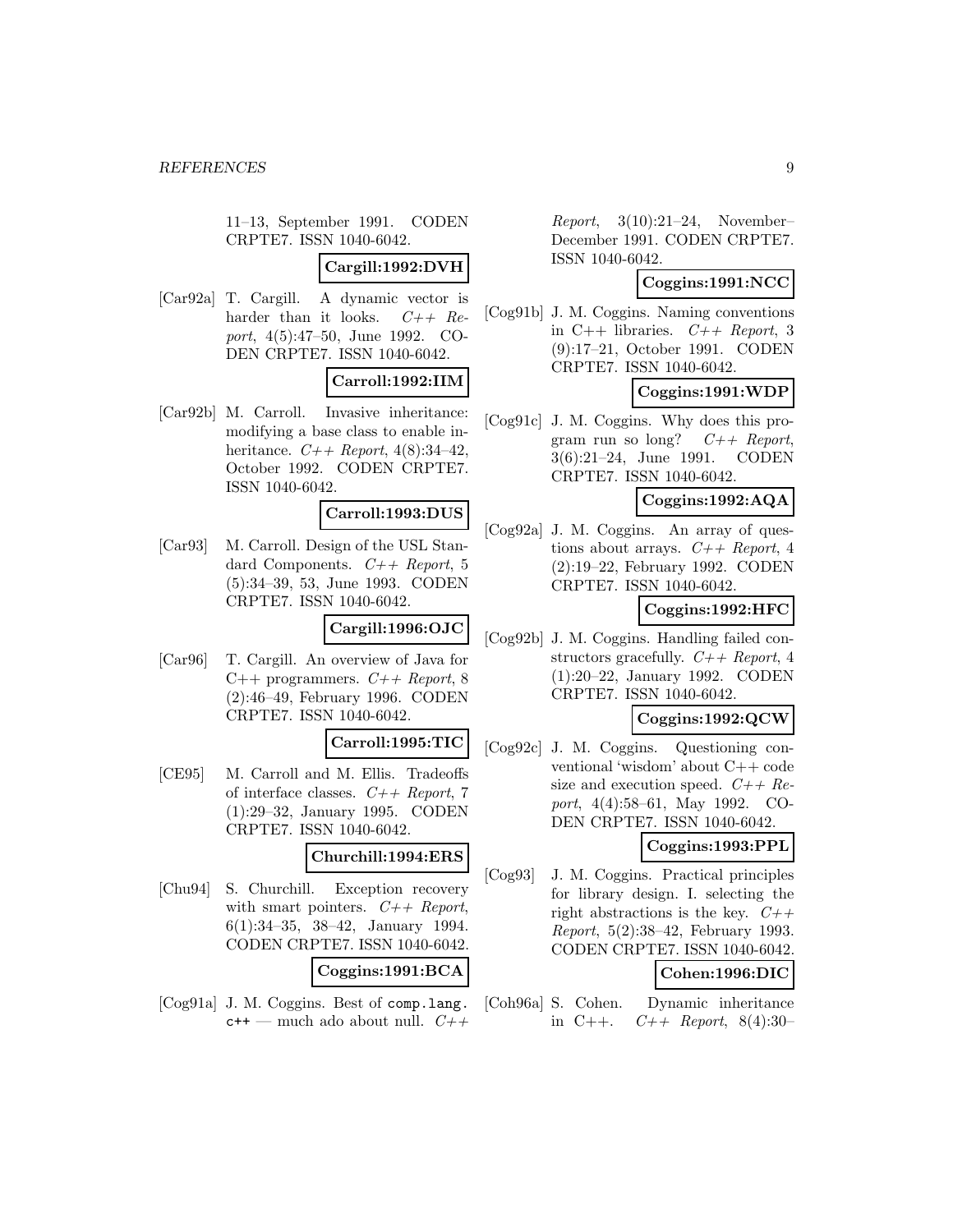37, April 1996. CODEN CRPTE7. ISSN 1040-6042.

**Cohen:1996:LPC**

[Coh96b] S. Cohen. Lightweight persistence in C++.  $C++$  Report, 8(5):22-32, May 1996. CODEN CRPTE7. ISSN 1040-6042.

### **Coplien:1991:ECC**

[Cop91] J. Coplien. Experience with CRC cards in AT&T.  $C++$  Report, 3(8): 1, 4–6, September 1991. CODEN CRPTE7. ISSN 1040-6042.

# **Coplien:1994:GPL**

[Cop94] J. O. Coplien. Generative pattern languages: an emerging direction of software design.  $C++$  Report, 6 (6):18–22, 66–67, July–August 1994. CODEN CRPTE7. ISSN 1040-6042.

#### **Coplien:1996:CP**

[Cop96a] J.O. Coplien. Code patterns.  $C++$ Report, 8(9):18–25, October 1996. CODEN CRPTE7. ISSN 1040-6042.

#### **Coplien:1996:HSP**

[Cop96b] J. O. Coplien. The human side of patterns.  $C_{++}$  Report, 8(1):73-74, 76–78, 80, January 1996. CODEN CRPTE7. ISSN 1040-6042.

#### **Coplien:1997:PL**

[Cop97] J. O. Coplien. Pattern languages.  $C_{++}$  Report, 9(1):15–21, January 1997. CODEN CRPTE7. ISSN 1040-6042.

#### **Crawford:1994:RP**

[Cra94] J. Crawford. Runtime parameterization. 1.  $C++$  Report, 6(7):24-29, September 1994. CODEN CRPTE7. ISSN 1040-6042.

# **Cochran:1997:DRC**

[CW97] G. Cochran and R. Weisz. Developing reusable code in the real world: process and techniques.  $C++$  Report, 9(4):22–31, April 1997. CO-DEN CRPTE7. ISSN 1040-6042.

# **Davis:1994:ACC**

[Dav94] S. R. Davis. Armor cladding C++ classes.  $C_{+}$  Report, 6(8):36-39, 41, October 1994. CODEN CRPTE7. ISSN 1040-6042.

### **Davis:1997:WMO**

[Dav97] M. Davis. Well-mannered objects: tips on porting  $C++$  to java.  $C++$ Report, 9(4):14–21, April 1997. CO-DEN CRPTE7. ISSN 1040-6042.

### **Dewhurst:1992:DAI**

[Dew92] S. C. Dewhurst. Distributed abstract interfaces.  $C++$  Report, 4(3): 44–50, March–April 1992. CODEN CRPTE7. ISSN 1040-6042.

# **Dewhurst:1993:SM**

[Dew93] S. C. Dewhurst. Subobject members.  $C++$  Report, 5(3):51-53, March–April 1993. CODEN CRPTE7. ISSN 1040-6042.

# **Druker:1991:WCD**

[Dru91] S. Druker. 'what's that compiler doing, anyway?' — virtual function overhead.  $C_{++}$  Report, 3(6):19-20, June 1991. CODEN CRPTE7. ISSN 1040-6042.

#### **Ellis:1995:TE**

[EC95] M. Ellis and M. Carroll. Tradeoffs of exceptions.  $C++$  Report, 7(3):12, 14, 16, March–April 1995. CODEN CRPTE7. ISSN 1040-6042.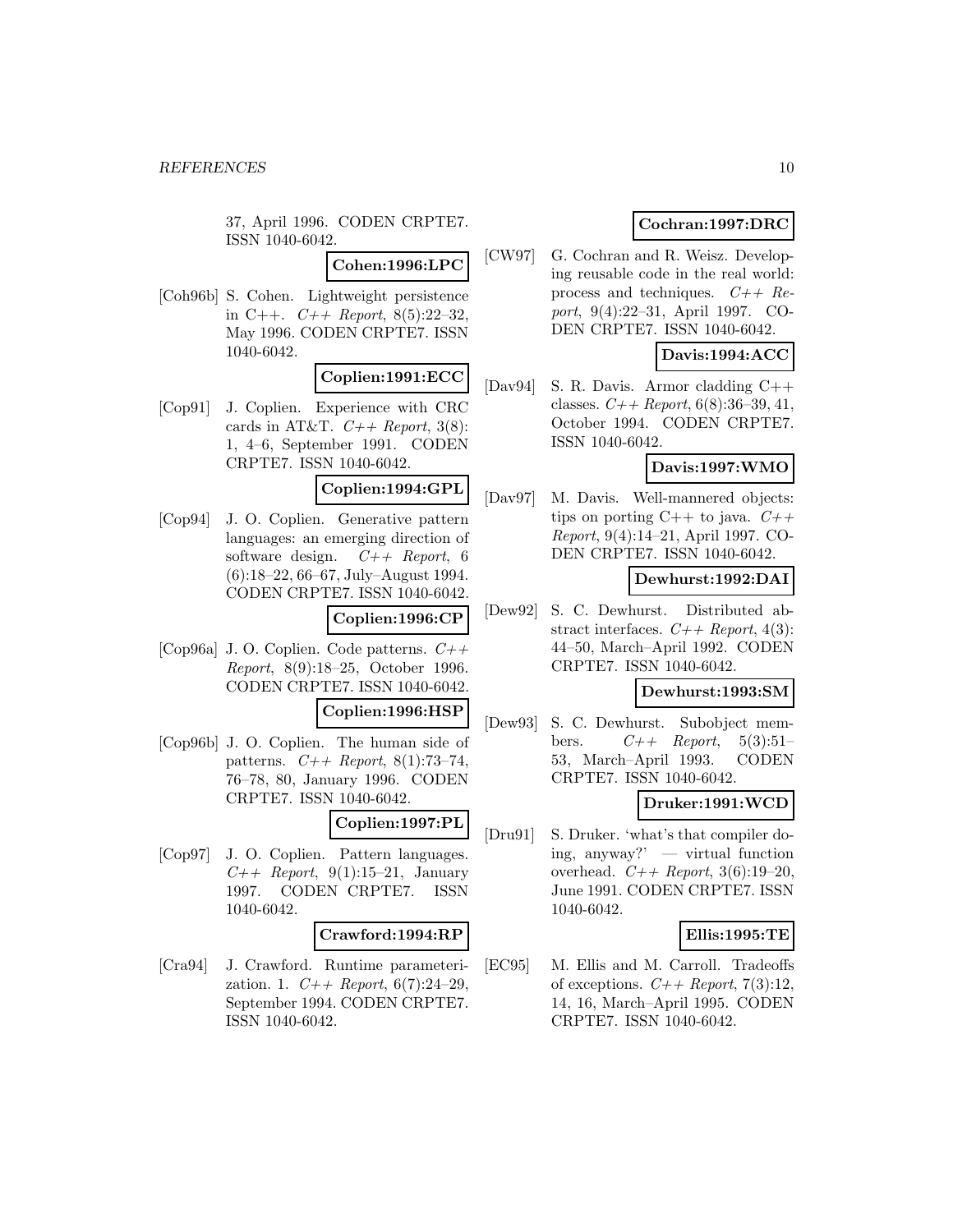# **Eckel:1991:CIC**

[Eck91] B. Eckel. Containers and iterators in C++.  $C++$  Report, 3(7): 12–13, July–August 1991. CODEN CRPTE7. ISSN 1040-6042.

#### **Eckel:1992:VC**

[Eck92] B. Eckel. Virtual constructors. 2.  $C_{++}$  Report, 4(4):13-16, May 1992. CODEN CRPTE7. ISSN 1040-6042.

## **Fitzpatrick:1996:CSC**

[Fit96a] J. Fitzpatrick. A case study: converting C programs to  $C_{++}$ .  $C_{++}$ *Report*,  $8(2):40-45$ , 63, February 1996. CODEN CRPTE7. ISSN 1040-6042.

#### **Fitzpatrick:1996:RGT**

[Fit96b] J. Fitzpatrick. Redesigning a graphics test program using  $C_{++}$ .  $C_{++}$ Report, 8(6):54–60, June 1996. CO-DEN CRPTE7. ISSN 1040-6042.

#### **Flanagan:1995:RBS**

[Fla95] E. B. Flanagan. Risky business (software development management).  $C++$  Report, 7(3):75-76, 78, March–April 1995. CODEN CRPTE7. ISSN 1040-6042.

#### **Forguson:1996:DVC**

[For96a] D. Forguson. Developing the view component in MFC.  $C++$  Report, 8 (6):67–74, 76, June 1996. CODEN CRPTE7. ISSN 1040-6042.

#### **Forguson:1996:EMDa**

[For96b] D. Forguson. Extending the MFC document template architecture.  $C++$  Report, 8(4):43-53, April 1996. CODEN CRPTE7. ISSN 1040-6042.

### **Forguson:1996:EMDb**

[For96c] D. Forguson. Extending the MFC document template architecture.  $C_{++}$  Report, 8(9):57–65, October 1996. CODEN CRPTE7. ISSN 1040-6042.

#### **Forguson:1996:PMD**

[For96d] D. Forguson. Programming with the MFC document template architecture.  $C++$  Report, 8(3):36-41, March 1996. CODEN CRPTE7. ISSN 1040-6042.

# **Flanagin:1995:DIC**

[FR95] G. Flanagin and N. Rimmer. Doing it (C++ software reuse project).  $C_{++}$  Report, 7(1):24-28, January 1995. CODEN CRPTE7. ISSN 1040-6042.

#### **Gautier:1996:VR**

[Gau96] P. Gautier. Visitors revisited.  $C++$ Report, 8(8):36–39, 42–45, September 1996. CODEN CRPTE7. ISSN 1040-6042.

# **Glass:1996:SAH**

[Gla96a] G. Glass. STL in action. helper algorithms.  $C++$  Report, 8(1):18-21, January 1996. CODEN CRPTE7. ISSN 1040-6042.

#### **Glass:1996:USS**

[Gla96b] G. Glass. A universal streaming service.  $C++$  Report, 8(4):74-76, 81-83, April 1996. CODEN CRPTE7. ISSN 1040-6042.

## **Glass:1997:JGL**

[Gla97] G. Glass. The Java Generic Library.  $C_{++}$  Report, 9(1):70–74, January 1997. CODEN CRPTE7. ISSN 1040-6042.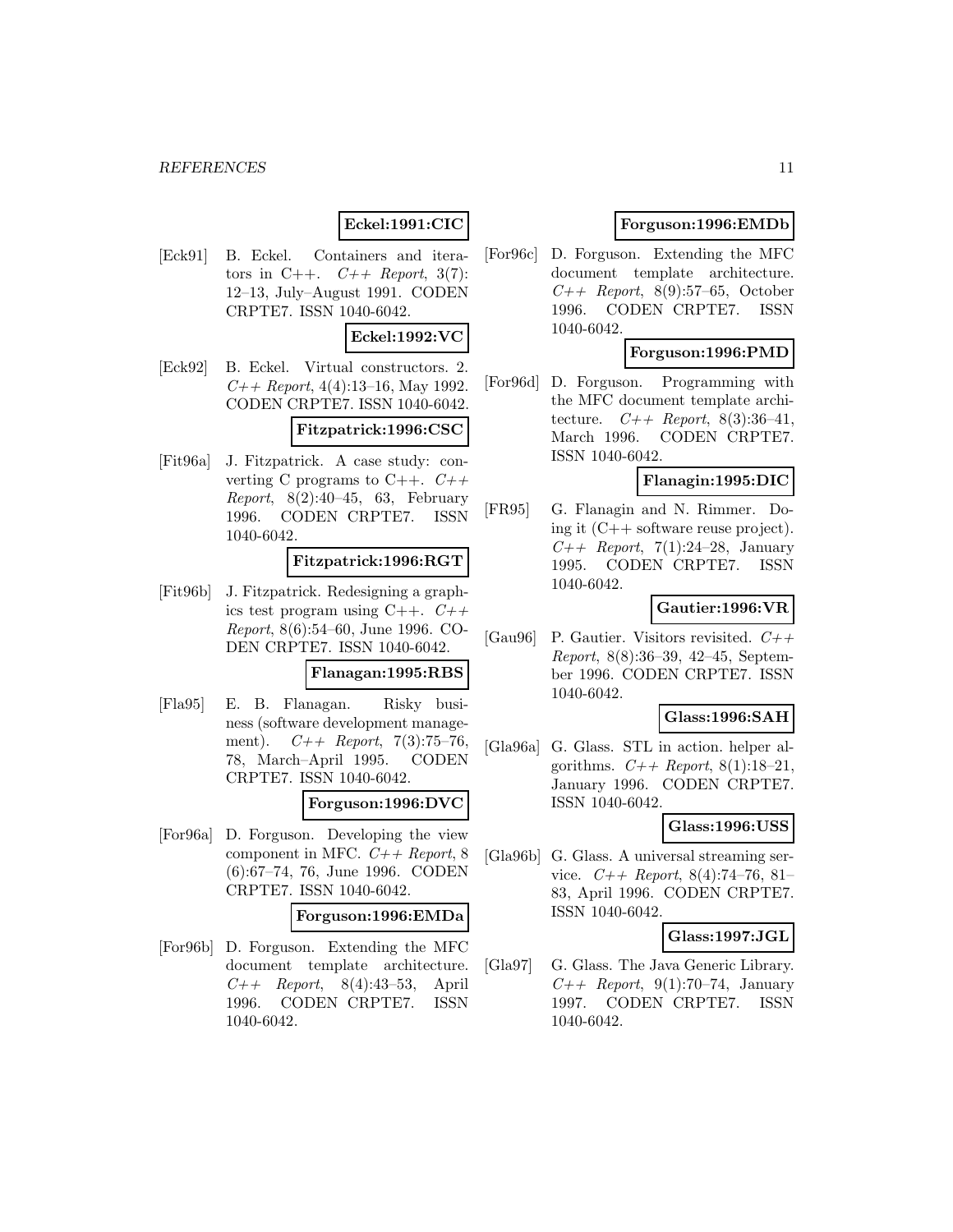#### *REFERENCES* 12

### **Hamsath:1992:ZCD**

[Ham92] N. Hamsath. Zortech C++ Developers Edition.  $C++$  Report, 4 (2):23–25, February 1992. CODEN CRPTE7. ISSN 1040-6042.

#### **Hamilton:1996:RBO**

[Ham96] J. Hamilton. Reusing binary objects with DirectToSOM C++.  $C++$   $Re$ port, 8(3):42–51, March 1996. CO-DEN CRPTE7. ISSN 1040-6042.

#### **Hamilton:1997:UDS**

[Ham97] J. Hamilton. Using Distributed SOM with DirectToSOM C++.  $C_{++}$  Report, 9(2):28–36, February 1997. CODEN CRPTE7. ISSN 1040-6042.

#### **Hansen:1993:EMA**

[Han93] T. L. Hansen. Enhancing memory allocation. an array reallocation/renew function for  $C++$ .  $C++$ Report, 5(6):20–22, 24, 26–30, July– August 1993. CODEN CRPTE7. ISSN 1040-6042.

#### **Hansen:1997:HRC**

[Han97] M. Hansen. How to reduce code bloat from STL containers.  $C++$ Report, 9(1):34–41, January 1997. CODEN CRPTE7. ISSN 1040-6042.

# **Havener:1994:CAS**

[Hav94] C. L. Havener. A C++ application story.  $C_{++}$  Report, 6(2):31-33, February 1994. CODEN CRPTE7. ISSN 1040-6042.

#### **Henkel:1996:ECL**

[HD96] S. Henkel and W. Dangelmaier. Evaluating class libraries for interprocess communication.  $C++$  Re-

port, 8(7):21–29, July 1996. CODEN CRPTE7. ISSN 1040-6042.

#### **Hickey:1995:CCU**

[Hic95] R. Hickey. Callbacks in C++ using template functors.  $C++$  Report, 7 (2):42–50, February 1995. CODEN CRPTE7. ISSN 1040-6042.

#### **Horstmann:1991:ILB**

[Hor91a] C. Horstmann. An in-depth look as Borland C++.  $C++$  Report, 3(10): 17–20, November–December 1991. CODEN CRPTE7. ISSN 1040-6042.

### **Horstmann:1991:FLA**

[Hor91b] C. S. Horstmann. A first look at programming Windows with C++/ Views and Borland C++.  $C++$   $Re$ port, 3(6):15–18, 24, June 1991. CO-DEN CRPTE7. ISSN 1040-6042.

#### **Horstmann:1992:OCL**

[Hor92a] C. Horstmann. The object-based class library in Borland C++.  $C++$ Report, 4(1):15–18, January 1992. CODEN CRPTE7. ISSN 1040-6042.

### **Horstmann:1992:MCC**

[Hor92b] G. Horstmann. The Microsoft C/ C++ Version 7 compiler: A first impression.  $C++$  Report, 4(4):53-57, May 1992. CODEN CRPTE7. ISSN 1040-6042.

#### **Horstmann:1994:EIL**

[Hor94] C. S. Horstmann. Extending the iostream library.  $C++$  Report, 6 (4):22–29, May 1994. CODEN CRPTE7. ISSN 1040-6042.

#### **Horstmann:1995:ODT**

[Hor95] C. S. Horstmann. OO design tools with C++ code generation.  $C++$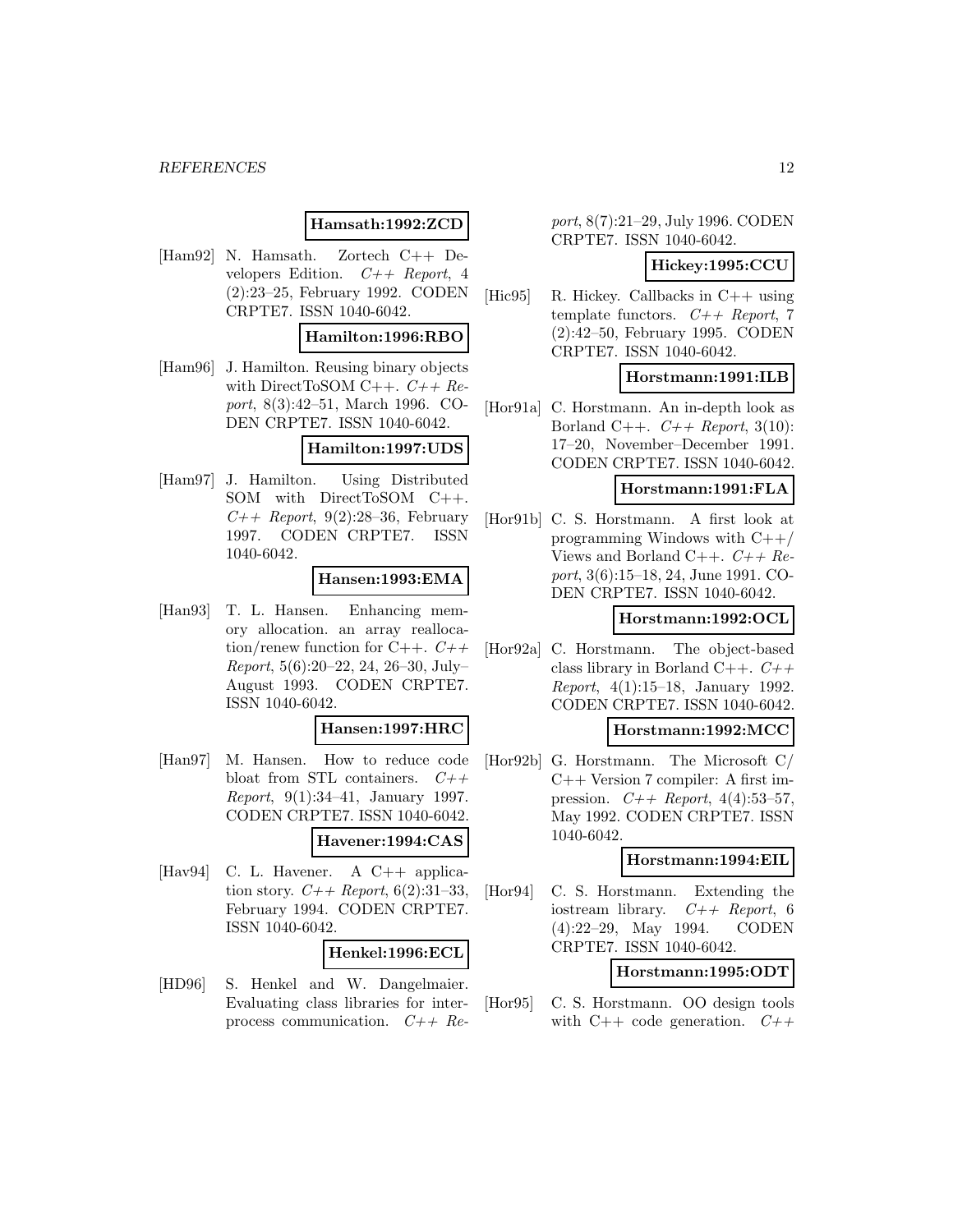Report, 7(1):56–58, 60–64, January 1995. CODEN CRPTE7. ISSN 1040-6042.

## **Horstmann:1996:CCL**

[Hor96a] C. S. Horstmann. C++ class libraries for numerical programming.  $C++$  Report, 8(1):61-64, 66, January 1996. CODEN CRPTE7. ISSN 1040-6042.

#### **Horstmann:1996:JPS**

[Hor96b] C. S. Horstmann. Java programming with Sun's Java development kit.  $C_{+}$  Report, 8(3):63-70, March 1996. CODEN CRPTE7. ISSN 1040-6042.

### **Harrison:1996:EPO**

[HS96] T. H. Harrison and D. C. Schmidt. Evaluating the performance of OO network programming toolkits.  $C++$  Report, 8(7):39–46, July 1996. CODEN CRPTE7. ISSN 1040-6042.

### **Huneke:1991:LCC**

[Hun91] I. Huneke. Linking C with C++.  $C_{++}$  Report, 3(9):12, 16, October 1991. CODEN CRPTE7. ISSN 1040-6042.

# **Jakubik:1997:PPA**

[Jak97] P. Jakubik. Patterns in practice: abstract client.  $C++$  Report, 9(3):38-44, March 1997. CODEN CRPTE7. ISSN 1040-6042.

#### **Jameson:1996:MPL**

[Jam96] K. Jameson. Multiplatform productivity lessons.  $C++$  Report, 8(3): CPS4–CPS6, CPS9, March 1996. CODEN CRPTE7. ISSN 1040-6042.

# **Jeghers:1996:GDC**

[Jeg96] M. Jeghers. GUI development with cross platform toolkits.  $C++$   $Re$ port, 8(3):CPS7–CPS9, March 1996. CODEN CRPTE7. ISSN 1040-6042.

## **Jordan:1995:IOO**

[Jor95] D. Jordan. Identifying ODMG objects.  $C++$  Report, 7(3):24, 26– 27, March–April 1995. CODEN CRPTE7. ISSN 1040-6042.

# **Jordan:1996:OOQ**

[Jor96] D. Jordan. OQL: the Object Query Language.  $C++$  Report, 8(2):64– 66, 71–73, February 1996. CODEN CRPTE7. ISSN 1040-6042.

**Jain:1997:ECC**

[JS97] P. Jain and D. C. Schmidt. Experiences converting a C++ communication software framework to Java.  $C++$  Report, 9(1):50–66, January 1997. CODEN CRPTE7. ISSN 1040-6042.

### **Kamahele:1996:SCC**

[Kam96] M. L. Kamahele. ShMem — a  $C_{++}$ class library for managing objects in shared memory.  $C++$  Report, 8(2): 32–39, 60, February 1996. CODEN CRPTE7. ISSN 1040-6042.

#### **Keffer:1993:DAT**

[Kef93] T. Keffer. The design and architecture of Tools.h++.  $C++$   $Re$ port, 5(5):28–33, June 1993. CO-DEN CRPTE7. ISSN 1040-6042.

## **Kontogiorgos:1995:CTA**

[KK95] T. Kontogiorgos and M. Kim. A C++ template-based application architecture.  $C++$  Report, 7(2):51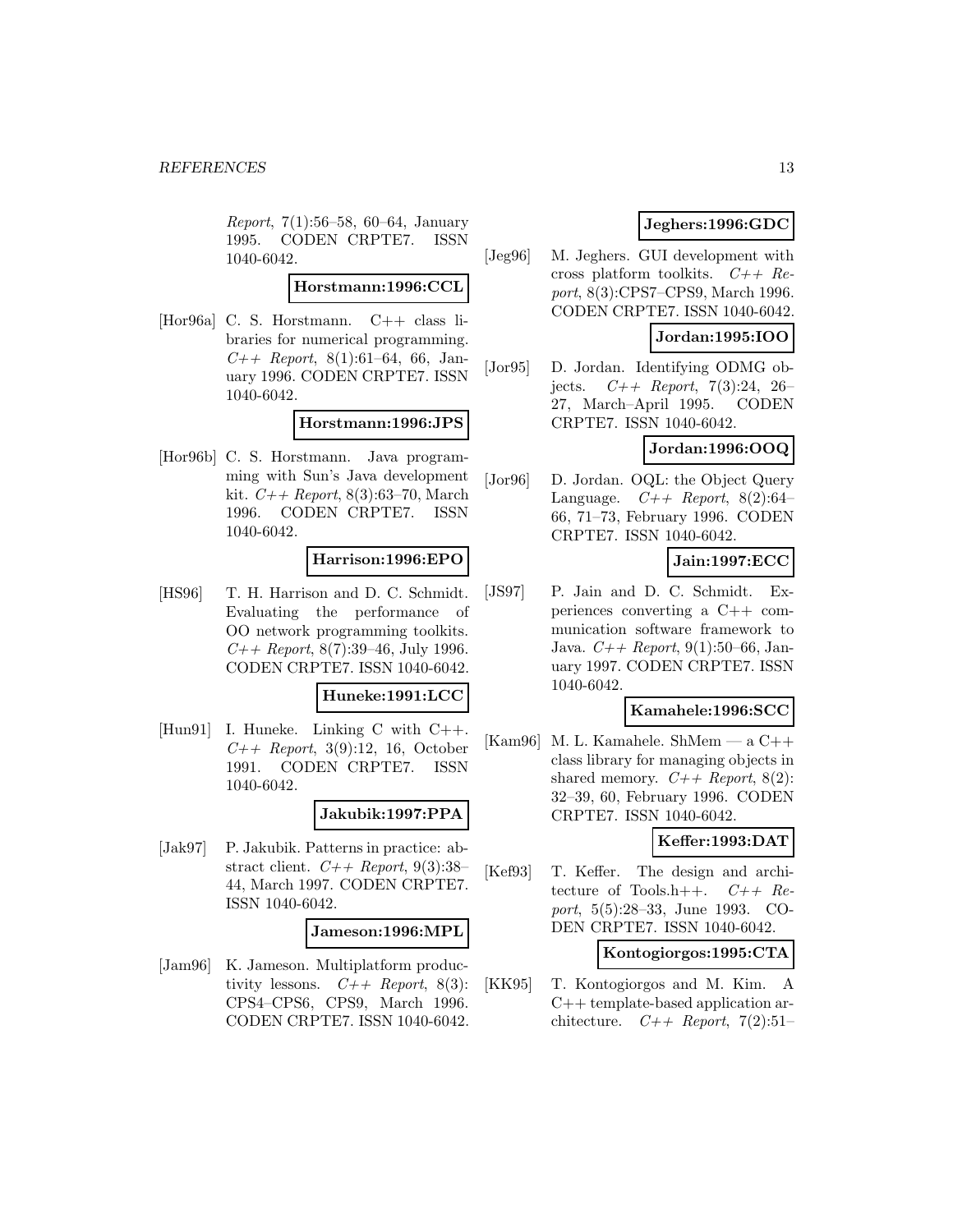56, 58, February 1995. CODEN CRPTE7. ISSN 1040-6042.

**Kreft:1996:ISC**

[KL96a] K. Kreft and A. Langer. Iterators in the Standard C++ Library.  $C++$ Report, 8(10):27–30, 32, November– December 1996. CODEN CRPTE7. ISSN 1040-6042.

### **Kreft:1996:IST**

[KL96b] K. Kreft and A. Langer. Iterators in the Standard Template Library.  $C++$  Report, 8(7):31–37, July 1996. CODEN CRPTE7. ISSN 1040-6042.

### **Kreft:1997:BIS**

[KL97] K. Kreft and A. Langer. Building an iterator for STL and the Standard  $C_{++}$  Library.  $C_{++}$  Report, 9 (2):20–27, February 1997. CODEN CRPTE7. ISSN 1040-6042.

**Koenig:1996:CPC**

[Koe96a] A. Koenig. Containers and pointer comparisons.  $C++$  Report, 8(10): 23–26, November–December 1996. CODEN CRPTE7. ISSN 1040-6042.

#### **Koenig:1996:CIS**

[Koe96b] A. Koenig. Copying and insertion in STL algorithms.  $C++$  Report, 8 (8):65–66, September 1996. CODEN CRPTE7. ISSN 1040-6042.

**Koenig:1996:IAS**

[Koe96c] A. Koenig. Inheritance, assignment, and slicing.  $C++$  Report, 8(5):71– 72, May 1996. CODEN CRPTE7. ISSN 1040-6042.

**Lajoie:1994:EHSb**

[Laj94a] J. Lajoie. Exception handling: supporting first-class objects.  $C++Re-$ 

port, 6(5):35–39, June 1994. CO-DEN CRPTE7. ISSN 1040-6042.

# **Lajoie:1994:EHSa**

[Laj94b] J. Lajoie. Exception handling: supporting the runtime mechanism.  $C++$  Report, 6(3):36-39, 42-43, March–April 1994. CODEN CRPTE7. ISSN 1040-6042.

# **Lajoie:1995:SUT**

[Laj95] J. Lajoie. Standards update: type conversions.  $C++$  Report, 7(3):40– 46, March–April 1995. CODEN CRPTE7. ISSN 1040-6042.

#### **Lajoie:1996:CMMb**

[Laj96a] J. Lajoie. The C++ memory model: new and delete operators.  $C++Re$ port, 8(9):26–33, 44, October 1996. CODEN CRPTE7. ISSN 1040-6042.

## **Lajoie:1996:CMMa**

- [Laj96b] J. Lajoie. The C++ memory model. pointer manipulations.  $C++$   $Re$ port, 8(8):67–72, September 1996. CODEN CRPTE7. ISSN 1040-6042. **Lajoie:1996:CSC**
- [Laj96c] J. Lajoie. The C++ Standards Committee's sixth year-organization and schedule update.  $C++$  Report, 8(9):30–31, October 1996. CODEN CRPTE7. ISSN 1040-6042.

### **Lajoie:1996:FOR**

[Laj96d] J. Lajoie. Function overload resolution: selection of the best viable function.  $C++$  Report, 8(1): 12–17, 56, January 1996. CODEN CRPTE7. ISSN 1040-6042.

# **Lajoie:1996:MMR**

[Laj96e] J. Lajoie. The memory model-type representations.  $C++$  Report, 8(5):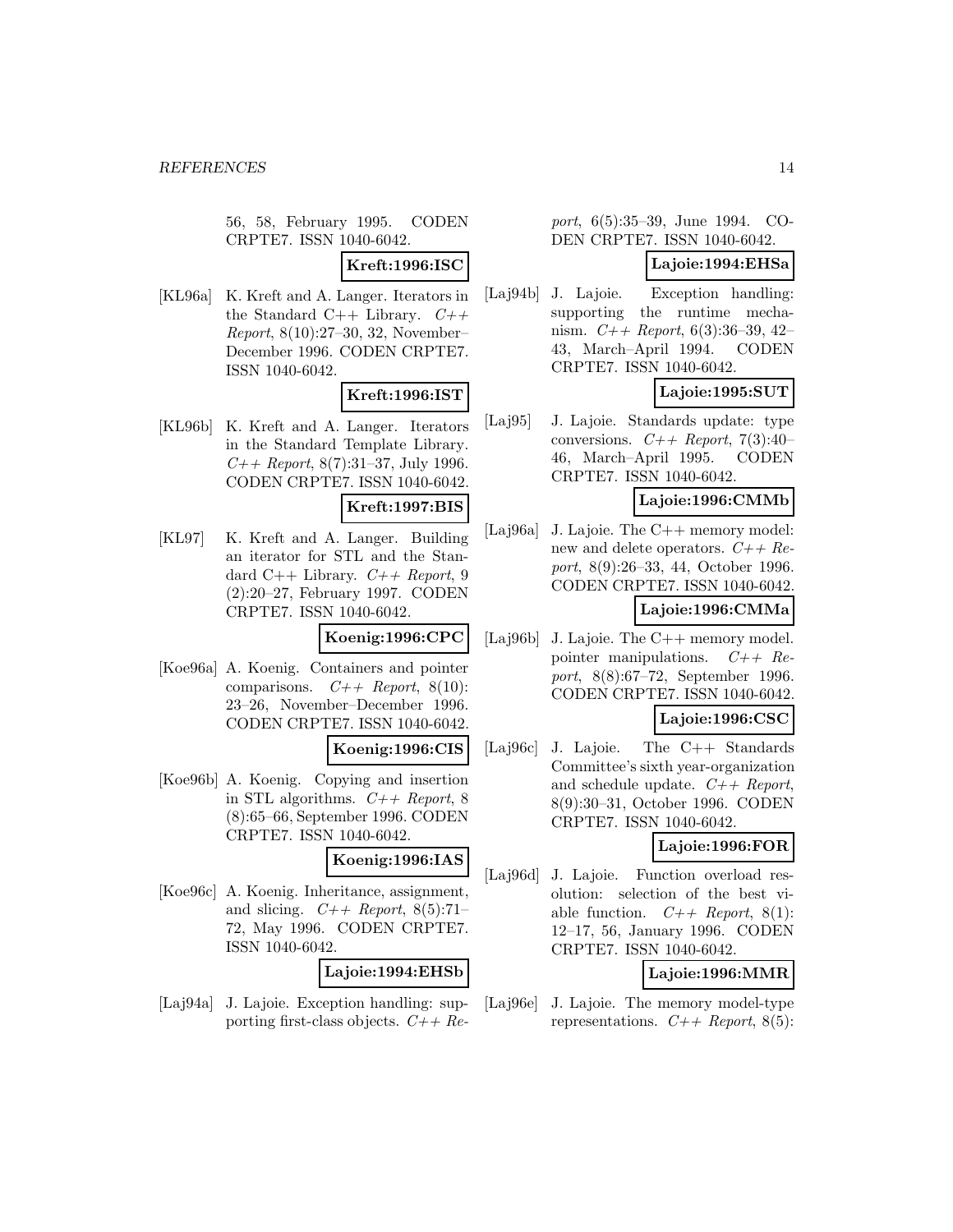73–76, 81–83, May 1996. CODEN CRPTE7. ISSN 1040-6042.

# **Lakos:1996:LCSa**

[Lak96a] J. Lakos. Large-scale C++ software design. 1. Mentor Graphics experiences using C++ for large systems.  $C_{++}$  Report, 8(6):26–37, June 1996. CODEN CRPTE7. ISSN 1040-6042.

# **Lakos:1996:LCSc**

[Lak96b] J. Lakos. Large-scale C++ software design: levelization, insulation, and packages. 3. avoiding excessive compile- and link-time dependencies.  $C++$  Report, 8(10):42-56, November–December 1996. CO-DEN CRPTE7. ISSN 1040-6042.

## **Lakos:1996:LCSb**

[Lak96c] J. Lakos. Large-scale C++ software design: physical hierarchy. 2. effective testing, improved maintainability, independent reuse.  $C++$  Report, 8(8):55–64, September 1996. CO-DEN CRPTE7. ISSN 1040-6042.

#### **Lane:1991:DCA**

[Lan91] A. Lane.  $DOS/C++$  — application frameworks.  $C++$  Report, 3(7): 14–15, July–August 1991. CODEN CRPTE7. ISSN 1040-6042.

#### **Lea:1993:GCL**

[Lea93] D. Lea. The GNU C++ library.  $C++$  Report, 5(5):24–27, June 1993. CODEN CRPTE7. ISSN 1040-6042.

#### **Leary:1996:CEH**

[Lea96] S. Leary. C++ exception handling in multithreaded programs.  $C++$ Report, 8(2):20–31, February 1996. CODEN CRPTE7. ISSN 1040-6042.

# **Leggett:1992:UCS**

[Leg92] B. Leggett. The USL C++ standard components release 2 (end user package).  $C++$  Report, 4(5):69–73, June 1992. CODEN CRPTE7. ISSN 1040-6042.

# **LeJacq:1991:ECY**

[LeJ91] J. P. LeJacq. Education can you do better than  $C++?$   $C++$  Report, 3(10):1, 4–6, November–December 1991. CODEN CRPTE7. ISSN 1040-6042.

# **Lindner:1996:DSH**

[Lin96a] M. P. Lindner. Designing for safe hashing. implementing efficient dynamic search structures.  $C++$  $Report, 8(10):36-41, November-$ December 1996. CODEN CRPTE7. ISSN 1040-6042.

#### **Linenbach:1996:IRB**

[Lin96b] T. Linenbach. Implementing reusable binary association in C++.  $C++$  Report, 8(5):40–47, 51, May 1996. CODEN CRPTE7. ISSN 1040-6042.

### **Lippman:1996:VO**

[Lip96] S. Lippman. The varieties of object.  $C++$  Report, 8(6):38–50, June 1996. CODEN CRPTE7. ISSN 1040-6042.

**Langer:1997:COO**

[LK97] A. Langer and K. Kreft. Combining object-oriented design and generic programming.  $C++$  Report, 9(3): 45–49, 69, March 1997. CODEN CRPTE7. ISSN 1040-6042.

# **Martin:1992:ACP**

[Mar92] R. Martin. Abstract classes and pure virtual functions.  $C++$  Report,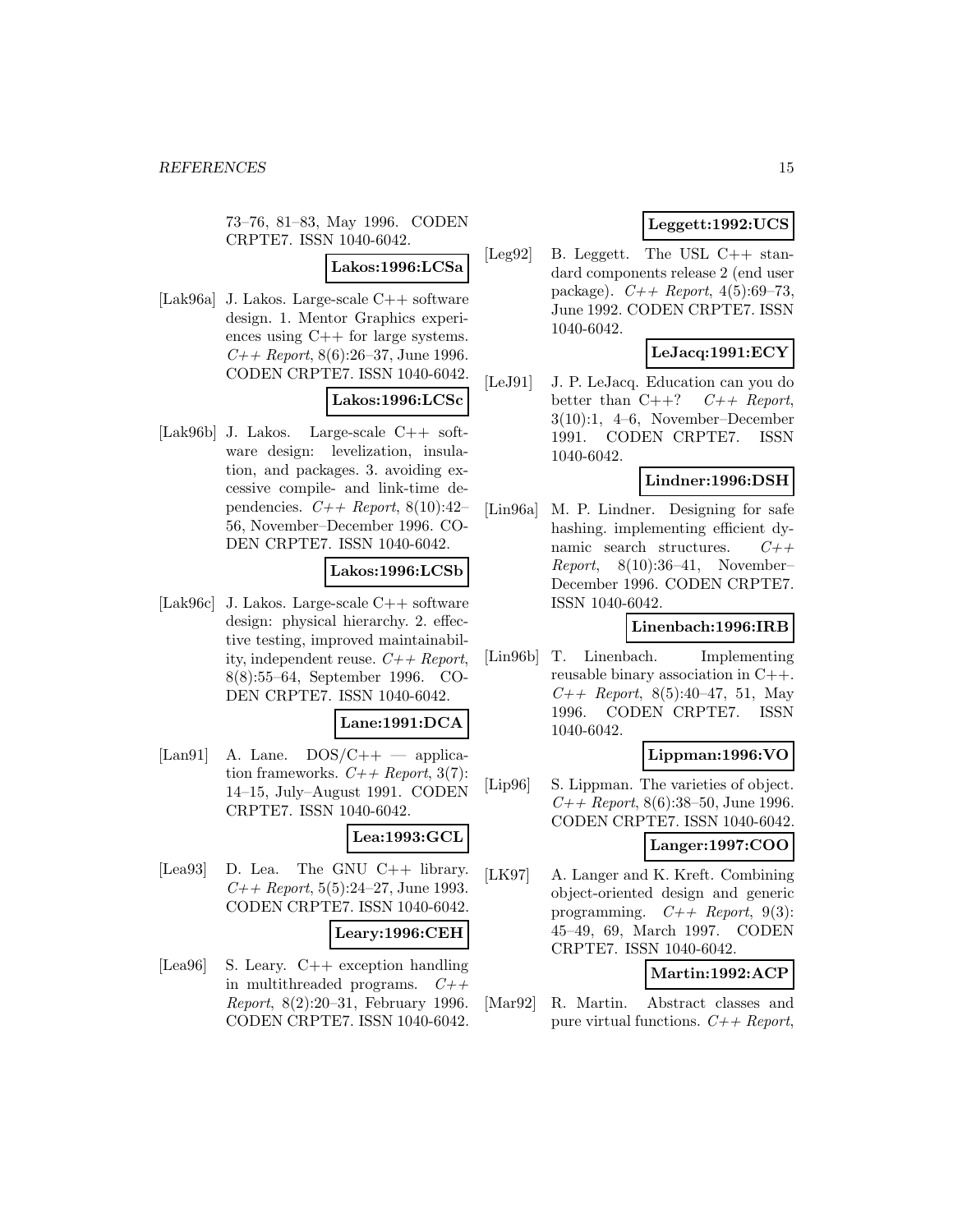4(6):46–52, July–August 1992. CO-DEN CRPTE7. ISSN 1040-6042.

# **Martin:1994:PEO**

[Mar94] R. Martin. A practical example of object-oriented analysis and design.  $C_{++}$  Report, 6(2):18-23, February 1994. CODEN CRPTE7. ISSN 1040-6042.

# **Martin:1996:DIP**

[Mar96a] R. C. Martin. The Dependency Inversion Principle.  $C++$  Report, 8(6):61–66, June 1996. CODEN CRPTE7. ISSN 1040-6042.

#### **Martin:1996:GOD**

[Mar96b] R. C. Martin. Granularity [objectoriented design].  $C++$  Report, 8(10):57–62, November–December 1996. CODEN CRPTE7. ISSN 1040-6042.

#### **Martin:1996:LSP**

[Mar96c] R. C. Martin. The Liskov substitution principle.  $C++$  Report, 8(3):14, 16–17, 20–23, March 1996. CODEN CRPTE7. ISSN 1040-6042.

#### **Martin:1996:OPS**

- [Mar96d] R. C. Martin. The open-closed principle [software maintenance].  $C++$ Report, 8(1):37–43, January 1996. CODEN CRPTE7. ISSN 1040-6042. **Martin:1997:DPD**
- [Mar97a] R. C. Martin. Design patterns for dealing with dual inheritance hierarchies in C++.  $C++$  Report, 9(4):42-48, April 1997. CODEN CRPTE7. ISSN 1040-6042.

### **Martin:1997:JCC**

[Mar97b] R. C. Martin. Java and C++: a critical comparison.  $C++$  Report, 9

#### (1):42–49, January 1997. CODEN CRPTE7. ISSN 1040-6042.

### **Martin:1997:LS**

[Mar97c] R. C. Martin. Large-scale stability.  $C_{++}$  Report, 9(2):54–60, February 1997. CODEN CRPTE7. ISSN 1040-6042.

### **McCluskey:1992:ETI**

[McC92] G. McCluskey. An environment for template instantiation.  $C++$  Report, 4(2):1, 4–7, February 1992. CODEN CRPTE7. ISSN 1040-6042.

#### **Meyers:1992:UCE**

[Mey92] S. Meyers. Using C++ effectively. approaches to effectiveness.  $C++$ *Report*,  $4(6):34-39$ , July–August 1992. CODEN CRPTE7. ISSN 1040-6042.

### **Meyers:1993:UCE**

[Mey93] S. Meyers. Using C++ effectively. examining development tools.  $C++$  Report, 5(1):30, 32-35, January 1993. CODEN CRPTE7. ISSN 1040-6042.

#### **Meyers:1995:BOI**

[Mey95] S. Meyers. Bounding object instantiations. I.  $C++$  Report, 7(3): 18–22, March–April 1995. CODEN CRPTE7. ISSN 1040-6042.

### **Meyers:1996:RSP**

[Mey96a] S. Meyers. Refinements to smart pointers.  $C++$  Report, 8(10):19-22, November–December 1996. CO-DEN CRPTE7. ISSN 1040-6042.

# **Meyers:1996:SPA**

[Mey96b] S. Meyers. Smart pointers: automating inheritance and const conversions.  $C_{++}$  Report, 8(8):25-27,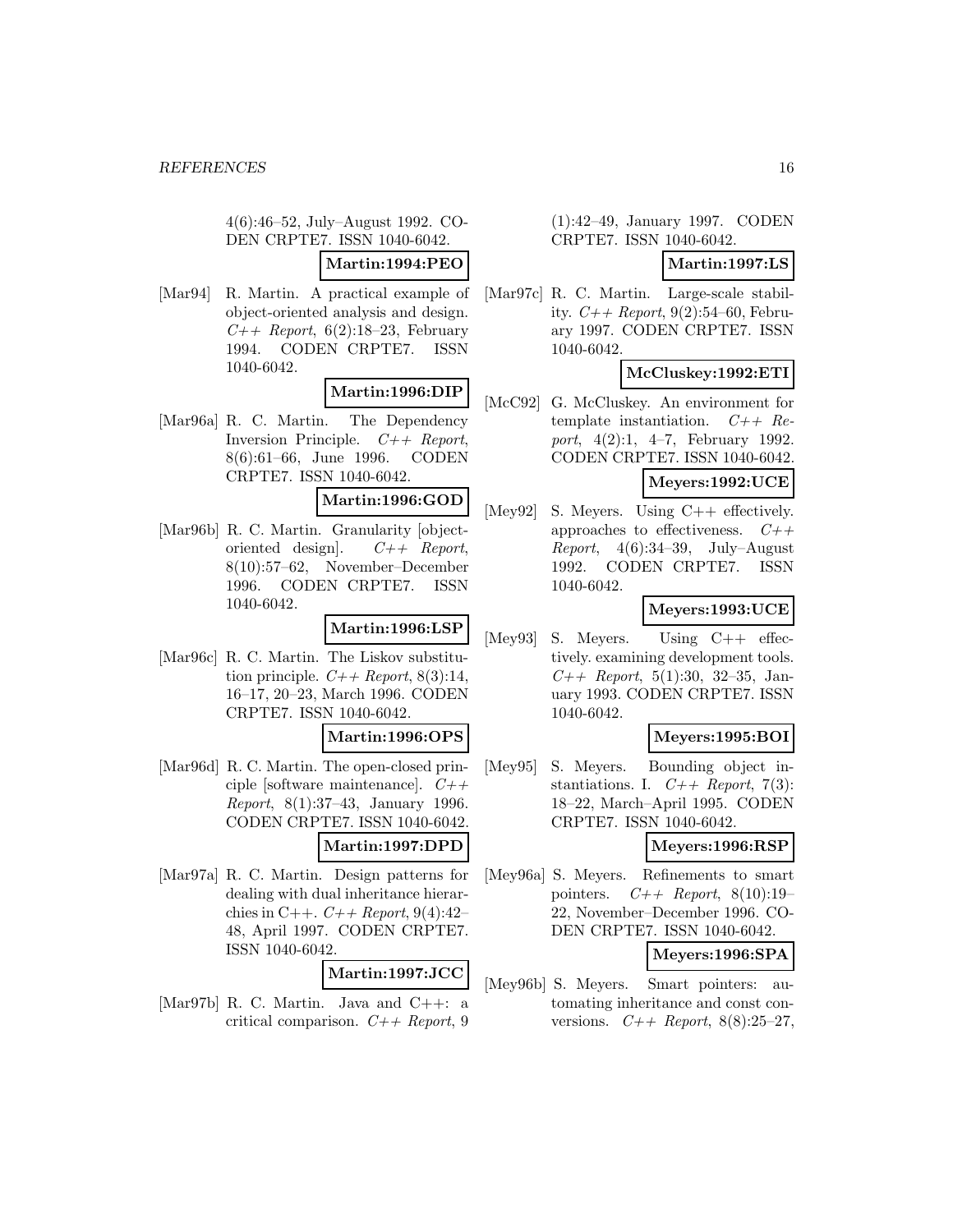September 1996. CODEN CRPTE7. ISSN 1040-6042.

**Meyers:1996:SP**

[Mey96c] S. Meyers. Smart pointers. I.  $C++$ Report, 8(4):19–23, April 1996. CO-DEN CRPTE7. ISSN 1040-6042.

**Meyers:1996:SPN**

[Mey96d] S. Meyers. Smart pointers, nullness, and type conversions.  $C++$ Report, 8(6):20–23, June 1996. CO-DEN CRPTE7. ISSN 1040-6042.

**Martin:1997:TAP**

[MNR97] R. C. Martin, J. W. Newkirk, and B. Rao. Taskmaster: an architecture pattern for GUI applications.  $C++$ Report, 9(3):12–14, 16–23, March 1997. CODEN CRPTE7. ISSN 1040-6042.

# **Moth:1996:LC**

[Mot96] C. Moth. Lightweight classes.  $C++$ Report, 8(5):33–39, May 1996. CO-DEN CRPTE7. ISSN 1040-6042.

**Moudgill:1994:RM**

[Mou94] M. Moudgill. Reverse-engineering manipulators.  $C++$  Report, 6 (4):30–33, May 1994. CODEN CRPTE7. ISSN 1040-6042.

# **Mueller:1996:OPL**

[Mue96] T. R. Mueller. Overcoming the problems in a large scale C++ project. AT&T's gamble with C++ as a primary programming language.  $C_{++}$  Report, 8(6):51-52, June 1996. CODEN CRPTE7. ISSN 1040-6042.

### **Muller:1996:TRH**

[Mul96] H. M. Muller. Ten rules for handling exception handling successfully.  $C++$  Report, 8(1):22–36, January 1996. CODEN CRPTE7. ISSN 1040-6042.

## **Musser:1992:ESC**

[Mus92] J. Musser. Extending streambufs: class logstrbuf (OOP).  $C++$  Report, 4(3):51–55, March–April 1992. CO-DEN CRPTE7. ISSN 1040-6042.

# **Myers:1993:MMC**

[Mye93] N. C. Myers. Memory management in C++. I. fine-tuning your programs.  $C++$  Report, 5(6):39-41, 43, July–August 1993. CODEN CRPTE7. ISSN 1040-6042.

### **Myers:1995:NUT**

[Mye95] N. Myers. A new and useful technique: "traits". C++ Report, 7 (5):32–35, June 1995. CODEN CRPTE7. ISSN 1040-6042.

# **Onion:1996:CRC**

[OH96a] F. Onion and A. Harrison. Chain of Responsibility and command targets.  $C++$  Report, 8(7):57-59, 62-63, July 1996. CODEN CRPTE7. ISSN 1040-6042.

# **Onion:1996:DDE**

[OH96b] F. Onion and A. Harrison. Dialog data exchange in MFC.  $C++$   $Re$ port, 8(5):48–51, May 1996. CO-DEN CRPTE7. ISSN 1040-6042.

#### **Onion:1996:DDS**

[OH96c] F. Onion and A. Harrison. Dynamic data structure serialization in MFC.  $C++$  Report, 8(3):58-62, March 1996. CODEN CRPTE7. ISSN 1040-6042.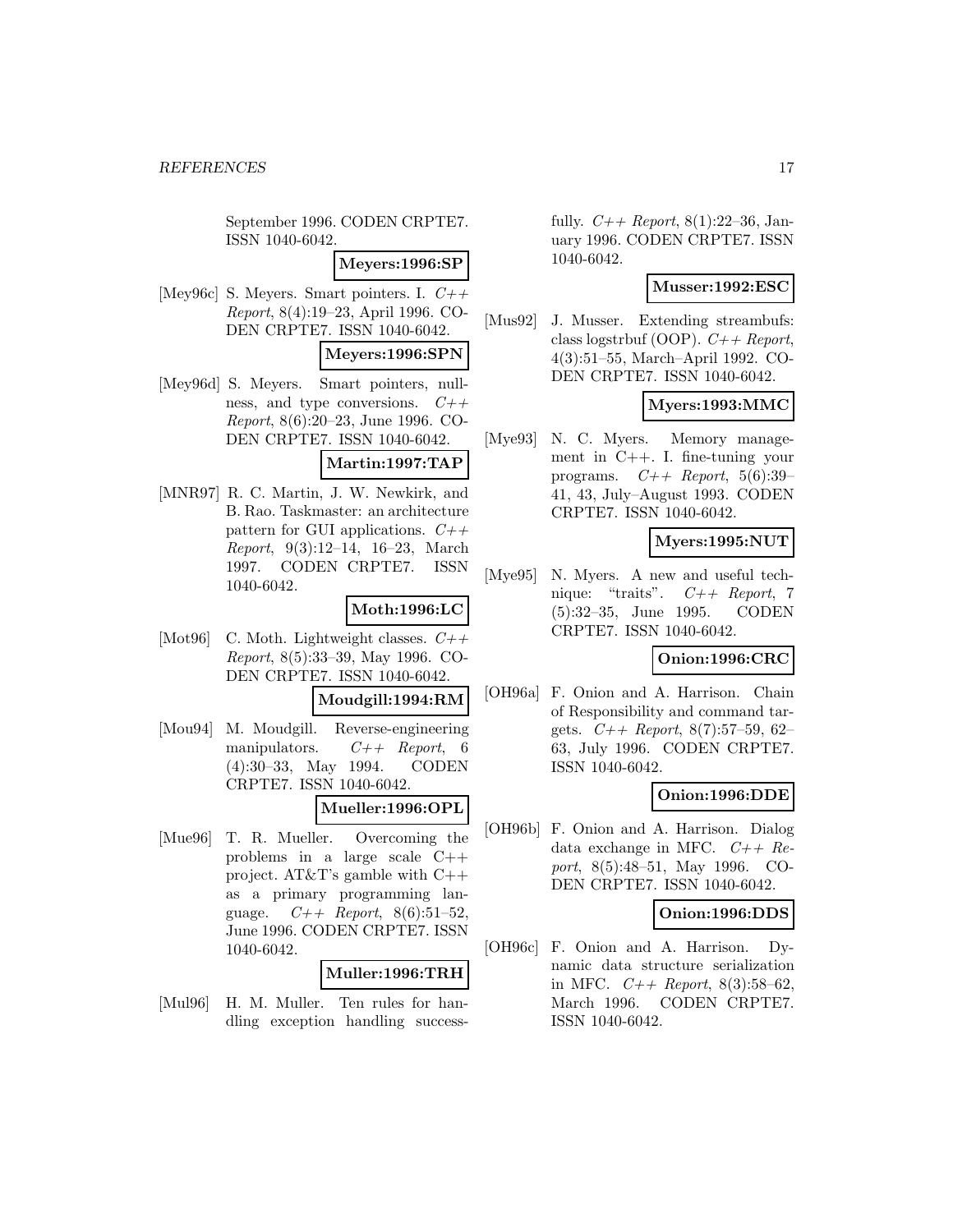# **Onion:1997:FCF**

[OH97] F. Onion and A. Harrison. Framework class factories.  $C++$  Report, 9(1):22–24, January 1997. CODEN CRPTE7. ISSN 1040-6042.

#### **Onion:1996:OPM**

[Oni96] F. Onion. Object persistence in MFC.  $C++$  Report, 8(1):57-60, January 1996. CODEN CRPTE7. ISSN 1040-6042.

### **Onion:1997:MM**

[Oni97] F. Onion. Multithreading in MFC.  $C++$  Report, 9(3):50–53, 56, March 1997. CODEN CRPTE7. ISSN 1040-6042.

#### **Peden:1995:OAA**

[Ped95] J. H. Peden. Operator ()() for array of array (of array) class access.  $C++$  Report, 7(5):36-38, 40-41, June 1995. CODEN CRPTE7. ISSN 1040-6042.

### **Reed:1993:ETC**

[Ree93a] D. Reed. Engineering the transition to C++: a manager's perspective on realizing the benefits of OOP.  $C++$  Report, 5(1):36, 38-42, January 1993. CODEN CRPTE7. ISSN 1040-6042.

#### **Reed:1993:EPI**

[Ree93b] D. R. Reed. Exceptions: pragmatic issues with a new language feature.  $C_{++}$  Report, 5(8):39-44, October 1993. CODEN CRPTE7. ISSN 1040-6042.

#### **Reeves:1996:ESC**

[Ree96a] J. Reeves. Exceptions and Standard C++.  $C++$  Report, 8(5):56–59, 62–

64, May 1996. CODEN CRPTE7. ISSN 1040-6042.

#### **Reeves:1996:CE**

[Ree96b] J. W. Reeves. Coping with exceptions.  $C_{+}$  Report, 8(3):24-35, March 1996. CODEN CRPTE7. ISSN 1040-6042.

### **Reeves:1996:EDC**

[Ree96c] J. W. Reeves. Exceptions and debugging [in C++].  $C++$  Report, 8(10):63–71, November–December 1996. CODEN CRPTE7. ISSN 1040-6042.

#### **Reeves:1996:TGE**

[Ree96d] J. W. Reeves. Ten guidelines for exception specification.  $C++$  Report, 8(7):64–68, 70, 88, July 1996. CO-DEN CRPTE7. ISSN 1040-6042.

#### **Reeves:1997:RE**

[Ree97] J. W. Reeves. Reflections on exceptions.  $C++$  Report, 9(3):57-65, March 1997. CODEN CRPTE7. ISSN 1040-6042.

# **Reid:1993:CFP**

[Rei93] R. J. Reid. C++ as a first programming language.  $C++$  Report, 5(4):41–44, May 1993. CODEN CRPTE7. ISSN 1040-6042.

#### **Remba:1995:SCG**

[Rem95] D. Remba. A survey of the computer generated imagery landscape.  $C_{++}$ Report, 7(2):36–41, February 1995. CODEN CRPTE7. ISSN 1040-6042.

#### **Robie:1994:EHO**

[Rob94] J. Robie. Event handling in objectoriented databases.  $C++$  Report, 6 (6):24–27, July–August 1994. CO-DEN CRPTE7. ISSN 1040-6042.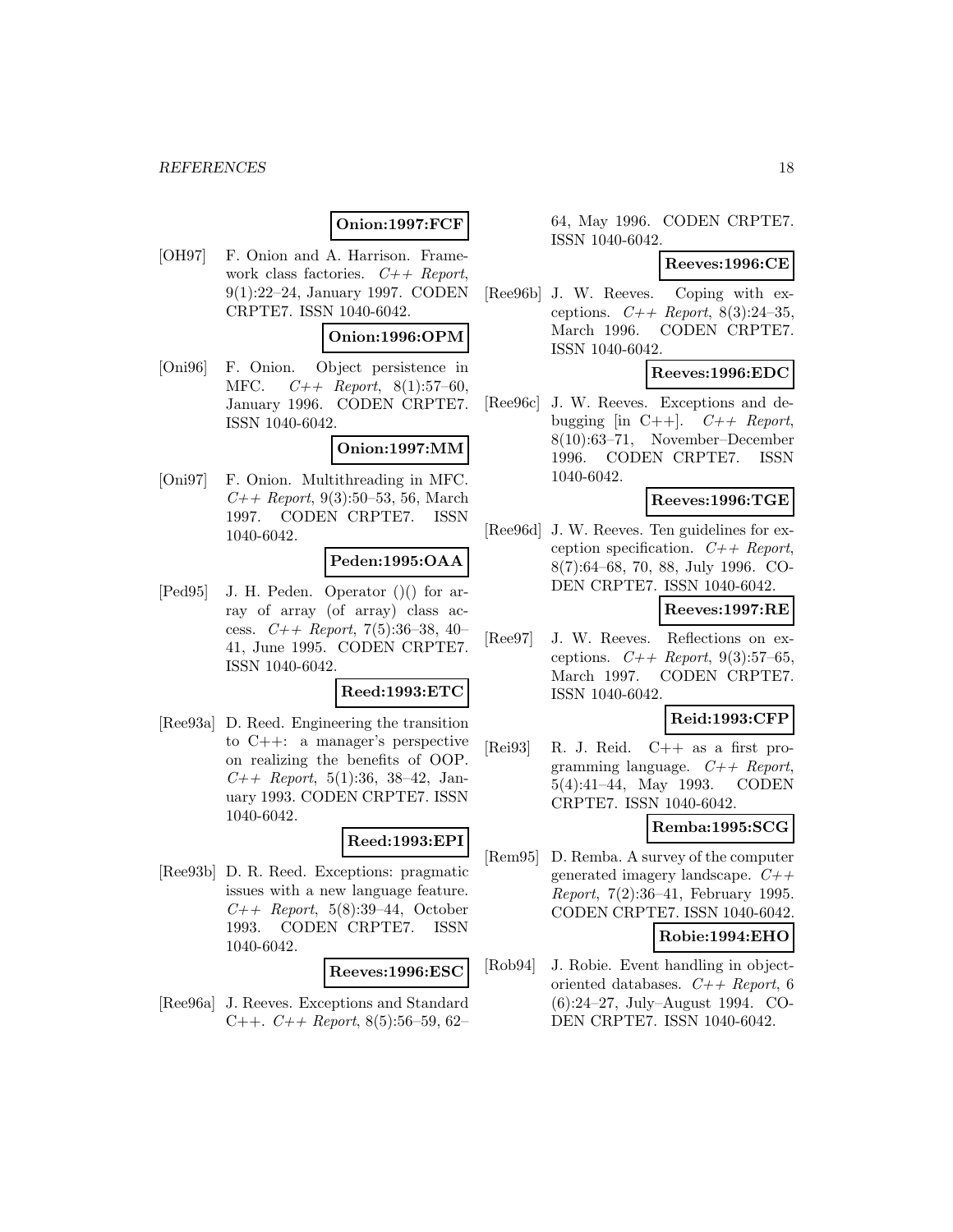#### *REFERENCES* 19

# **Saks:1991:ACU**

[Sak91] D. Saks. ANSI C++ update: works in progress.  $C++$  Report, 3(10):13-14, 16, November–December 1991. CODEN CRPTE7. ISSN 1040-6042.

#### **Saks:1992:ACU**

[Sak92] D. Saks. ANSI C++ update: works in progress.  $C++$  Report, 4(1): 11–14, January 1992. CODEN CRPTE7. ISSN 1040-6042.

#### **Sakkinen:1993:HSV**

[Sak93] M. Sakkinen. How should virtual bases be initialized (and finalized)?  $C_{++}$  Report, 5(3):44-50, March-April 1993. CODEN CRPTE7. ISSN 1040-6042.

## **Schmidt:1992:SPC**

[Sch92] D. Schmidt. Systems programming with C++ wrappers: encapsulating IPC services with object-oriented interfaces.  $C++$  Report, 4(8):50-54, October 1992. CODEN CRPTE7. ISSN 1040-6042.

# **Schmidt:1993:CWU**

[Sch93a] D. C. Schmidt. A C++ wrapper for UNIX I/O multiplexing: the objectoriented design and implementation of the Reactor.  $C++$  Report, 5(7): 32–43, September 1993. CODEN CRPTE7. ISSN 1040-6042.

#### **Schmidt:1993:EOS**

[Sch93b] D. C. Schmidt. Encapsulating operating system IPCs. an objectoriented interface for event-driven UNIX I/O multiplexing.  $C++$  Report, 5(2):43–50, February 1993. CODEN CRPTE7. ISSN 1040-6042.

## **Schmidt:1994:DAN**

[Sch94a] D. Schmidt. A domain analysis of network daemon design dimensions.  $C_{++}$  Report, 6(3):50–59, March– April 1994. CODEN CRPTE7. ISSN 1040-6042.

# **Schmidt:1994:CSC**

[Sch94b] D. C. Schmidt. A case study of C++ design evolution.  $C++$  Report, 6(6): 28–36, July–August 1994. CODEN CRPTE7. ISSN 1040-6042.

#### **Schmidt:1996:CDP**

[Sch96] D. C. Schmidt. Connector. A design pattern for actively initializing network services.  $C++$  Report, 8(1):46– 50, 52–56, January 1996. CODEN CRPTE7. ISSN 1040-6042.

## **Speh:1995:CWW**

[SD95] M. Speh and C. Dinnell. C++ and the World Wide Web.  $C++$  Report, 7(1):18–23, January 1995. CODEN CRPTE7. ISSN 1040-6042.

#### **Shur:1997:EIC**

[Shu97] Jim Shur. Exploring inner classes in Java 1.1: As Java matures, it begs comparison to the robustness of C++. see how JDK 1.1's inner classes compare to nested classes.  $C++$  Report, 9(5):18–29, 68, May 1997. CODEN CRPTE7. ISSN 1040-6042.

#### **Sime:1997:GPM**

[Sim97] J. Sime. Guarded pointers: moving smart pointers into multithreaded systems.  $C++$  Report, 9(4):32-41, April 1997. CODEN CRPTE7. ISSN 1040-6042.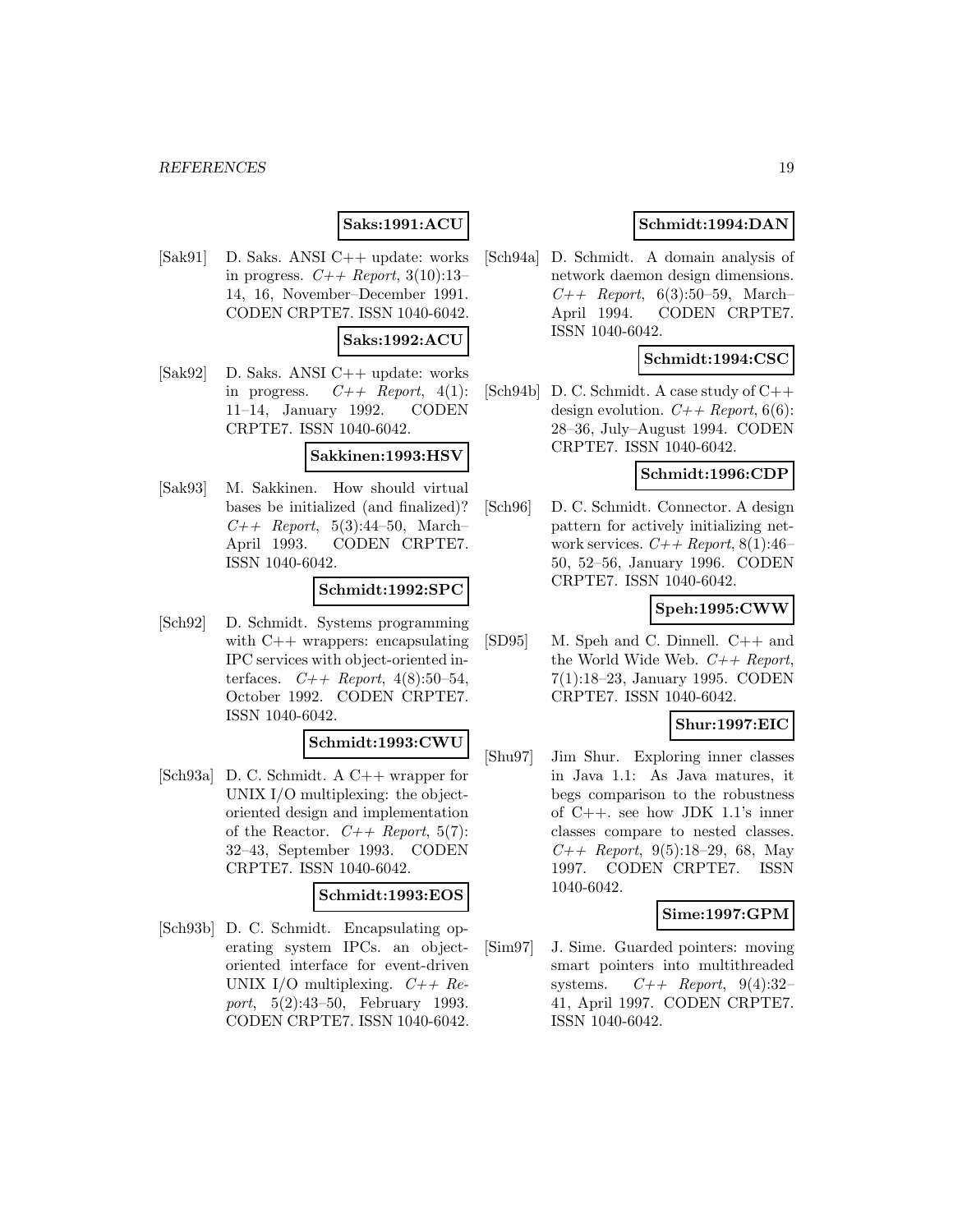#### *REFERENCES* 20

# **Skelly:1992:GHN**

[Ske92a] C. Skelly. Getting a handle on the new-handler.  $C++$  Report, 4 (2):16–18, February 1992. CODEN CRPTE7. ISSN 1040-6042.

## **Skelly:1992:LO**

[Ske92b] C. Skelly. In the land of OOP.  $C++$ Report, 4(4):23–26, May 1992. CO-DEN CRPTE7. ISSN 1040-6042.

### **Stroustrup:1992:RTI**

[SL92] B. Stroustrup and D. Lenkov. Runtime type identification for C++.  $C_{++}$  Report, 4(3):32-42, March-April 1992. CODEN CRPTE7. ISSN 1040-6042.

# **Silva-Lepe:1994:RDC**

[SLHS94] I. Silva-Lepe, W. Hursch, and G. Sullivan. A report on Demeter C++.  $C++$  Report, 6(2):24-30, February 1994. CODEN CRPTE7. ISSN 1040-6042.

#### **Soukup:1992:BTC**

[Sou92a] J. Soukup. Beyond templates. 1.  $(C++)$ .  $C++$  Report, 4(4):27-31, May 1992. CODEN CRPTE7. ISSN 1040-6042.

# **Soukup:1992:MD**

[Sou92b] J. Soukup. Memory-resident databases.  $C_{+}$  Report, 4(2):11-15, February 1992. CODEN CRPTE7. ISSN 1040-6042.

#### **Soukup:1992:SCL**

[Sou92c] J. Soukup. Selecting a C++ library.  $C_{++}$  Report, 4(1):1, 4–6, January 1992. CODEN CRPTE7. ISSN 1040-6042.

# **Soukup:1996:ACM**

[Sou96a] J. Soukup. Another controversy: managing groups of cooperating classes.  $C++$  Report, 8(9):46-47, October 1996. CODEN CRPTE7. ISSN 1040-6042.

# **Soukup:1996:QP**

[Sou96b] J. Soukup. Quality patterns.  $C++$ Report, 8(9):34–44, October 1996. CODEN CRPTE7. ISSN 1040-6042.

# **Soukup:1997:IP**

[Sou97] J. Soukup. Implementing patterns.  $C++$  Report, 9(4):49-50, April 1997. CODEN CRPTE7. ISSN 1040-6042.

# **Stal:1993:GDA**

[SS93] M. Stal and U. Steinmuller. Generic dynamic arrays: integrating dynamic arrays into C++ templates.  $C++$  Report, 5(8):30–35, 38, October 1993. CODEN CRPTE7. ISSN 1040-6042.

### **Stal:1994:ITE**

[SS94] M. Stal and U. Steinmuller. Implementing a text editor using dynamic arrays.  $C_{+}$  Report, 6(4):34-39, 46, May 1994. CODEN CRPTE7. ISSN 1040-6042.

### **Schmidt:1995:UDP**

[SS95] D. C. Schmidt and P. Stephenson. Using design patterns to evolve system software from UNIX to Windows NT.  $C_{++}$  Report, 7(3):47-60, March–April 1995. CODEN CRPTE7. ISSN 1040-6042.

# **Stewart:1997:DEH**

[SSH97] R. L. Stewart, J. Storey, and D. Huang. Decentralized event han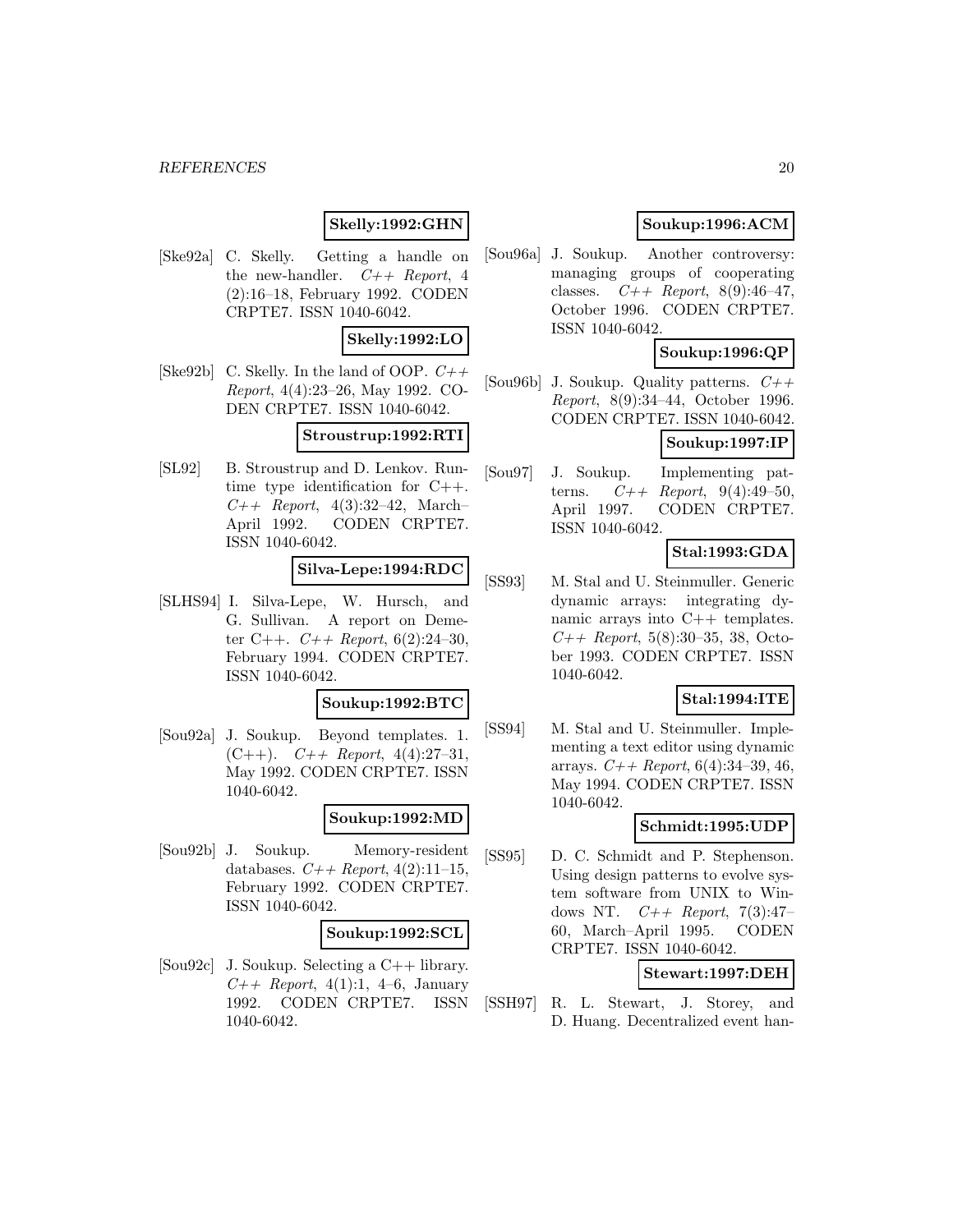dling.  $C++$  Report, 9(2):12-19, February 1997. CODEN CRPTE7. ISSN 1040-6042.

**Steinhoff:1991:SV**

[Ste91] D. Steinhoff. Saber-C++ version 1.0.  $C++$  Report, 3(6):26–27, 30, June 1991. CODEN CRPTE7. ISSN 1040-6042.

#### **Strickland:1992:ODD**

[Str92] H. Strickland. Object databases: a deep look at transparency.  $C++Re$ port, 4(5):42–46, June 1992. CO-DEN CRPTE7. ISSN 1040-6042.

#### **Strickland:1993:OOD**

[Str93a] H. Strickland. ODMG-93: the object database standard for C++.  $C_{++}$  Report, 5(8):45-48, October 1993. CODEN CRPTE7. ISSN 1040-6042.

#### **Stroustrup:1993:LDU**

[Str93b] B. Stroustrup. Library design using C++.  $C++$  Report, 5(5):14-22, June 1993. CODEN CRPTE7. ISSN 1040-6042.

#### **Stroustrup:1993:WCL**

[Str93c] B. P. Stroustrup. Why consider language extensions? maintaining a delicate balance.  $C++$  Report, 5 (7):44–51, September 1993. CODEN CRPTE7. ISSN 1040-6042.

# **Stroustrup:1994:MVF**

[Str94] B. Stroustrup. Making a vector fit for a standard.  $C++$  Report, 6 (8):30–34, October 1994. CODEN CRPTE7. ISSN 1040-6042.

### **Schmidt:1996:CAPb**

[SV96a] D. C. Schmidt and S. Vinoski. Comparing alternative program-

ming techniques for multithreaded CORBA servers.  $C++$  Report, 8 (4):56–66, April 1996. CODEN CRPTE7. ISSN 1040-6042.

### **Schmidt:1996:CAPc**

[SV96b] D. C. Schmidt and S. Vinoski. Comparing alternative programming techniques for multithreaded CORBA servers.  $C++$  Report, 8 (7):47–56, July 1996. CODEN CRPTE7. ISSN 1040-6042.

### **Schmidt:1996:CAPa**

[SV96c] D. C. Schmidt and S. Vinoski. Comparing alternative programming techniques for multithreaded servers.  $C++$  Report, 8(2):50-59, February 1996. CODEN CRPTE7. ISSN 1040-6042.

### **Schmidt:1997:OES**

[SV97] D. C. Schmidt and S. Vinoski. The OMG Events Service.  $C++$  Report, 9(2):37–46, February 1997. CODEN CRPTE7. ISSN 1040-6042.

### **Tavakkolian:1992:CPP**

[Tav92] S. Tavakkolian. Crossing paradigms. A pilgrim's journey from C to C++.  $C++$  Report, 4(6):40-45, July–August 1992. CODEN CRPTE7. ISSN 1040-6042.

#### **Thompson:1997:TPC**

[TB97] P. Thompson and G. Bumgardner. Threads.h++: a portable  $C++$  library for multithreaded programming.  $C++$  Report, 9(3):24-37, March 1997. CODEN CRPTE7. ISSN 1040-6042.

### **Teale:1993:TTL**

[Tea93] S. Teale. Transplanting a treerecursive LISP algorithm to C++.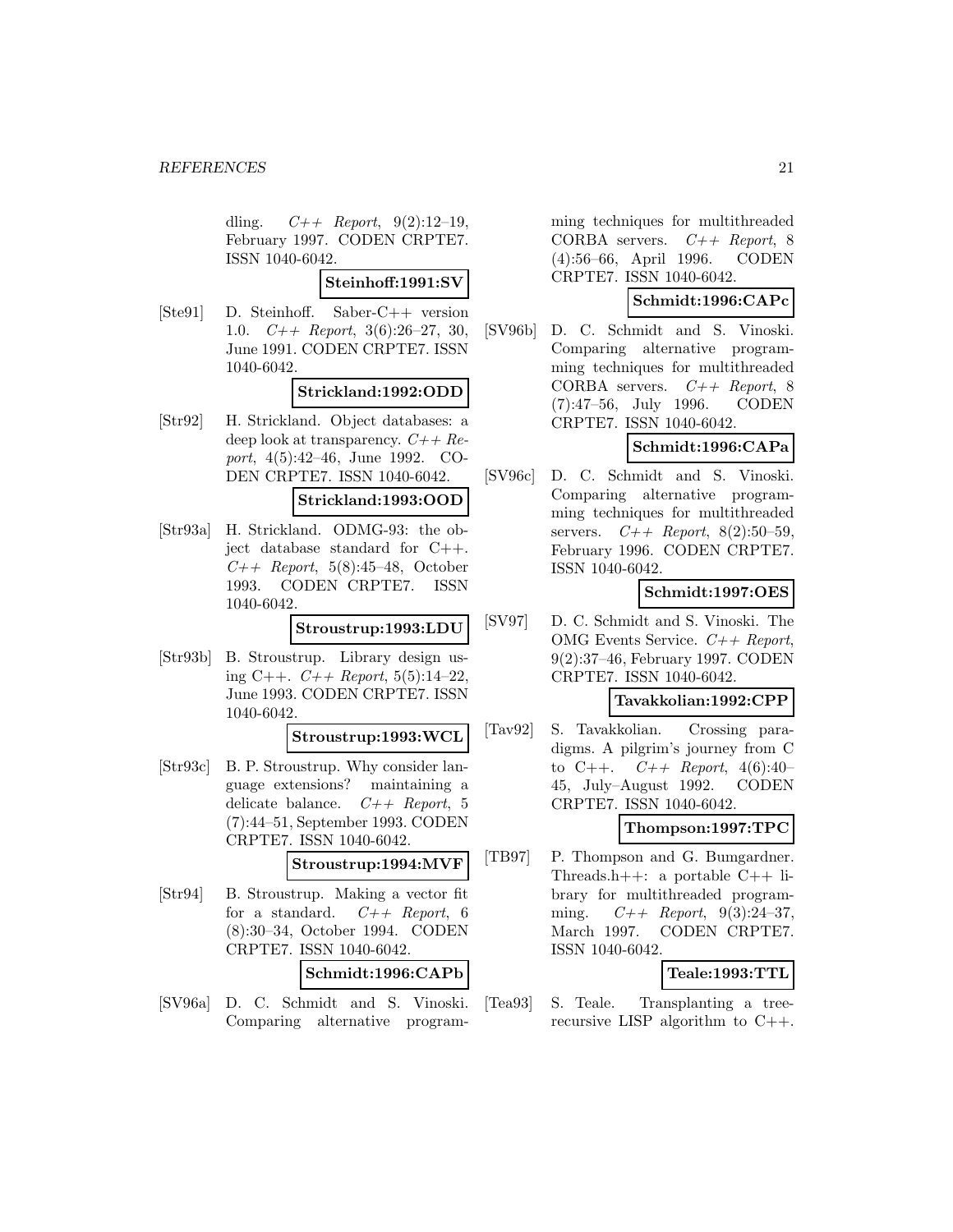$C_{++}$  Report, 5(4):45–48, May 1993. CODEN CRPTE7. ISSN 1040-6042.

### **Tichy:1994:GGA**

[THN94] W. F. Tichy, J. Heilig, and F. Newbery Paulisch. A generative and generic approach to persistence.  $C_{++}$  Report, 6(1):22–33, January 1994. CODEN CRPTE7. ISSN 1040-6042.

#### **Trinoski:1995:CAD**

[TS95] S. Trinoski and D. Schmidt. Comparing alternative distributed programming techniques.  $C++$   $Re$ port, 7(4):44–53, May 1995. CO-DEN CRPTE7. ISSN 1040-6042.

#### **VanWyk:1991:SEY**

[Van91] C. J. Van Wyk. Simultaneous equations are your friends.  $C++$  Report, 3(9):14–16, October 1991. CODEN CRPTE7. ISSN 1040-6042.

#### **vanLoon:1994:IXW**

[van94] R. van Loon. Introducing the X Window System.  $C++$  Report, 6(3): 45–47, March–April 1994. CODEN CRPTE7. ISSN 1040-6042.

#### **VanLoon:1996:PMS**

[Van96a] R. Van Loon. The power of multimedia. strengthen your applications to power multimedia features.  $C++$ Report, 8(4):24–28, April 1996. CO-DEN CRPTE7. ISSN 1040-6042.

#### **VanRooyen:1996:ACN**

[Van96b] M. Van Rooyen. Alternative C++. new methods for solving old problems.  $C++$  Report, 8(4):38-42, April 1996. CODEN CRPTE7. ISSN 1040-6042.

## **Veldhuizen:1995:ET**

[Vel95a] T. Veldhuizen. Expression templates.  $C++$  Report, 7(5):26-31, June 1995. CODEN CRPTE7. ISSN 1040-6042.

# **Veldhuizen:1995:UCT**

[Vel95b] T. Veldhuizen. Using C++ template metaprograms.  $C++$  Report, 7(4): 36–38, 40, 42–43, May 1995. CO-DEN CRPTE7. ISSN 1040-6042.

### **Vilot:1994:IST**

[Vil94] M. J. Vilot. An introduction to the Standard Template Library.  $C++$ Report, 6(8):22–29, 35, October 1994. CODEN CRPTE7. ISSN 1040-6042.

# **Vilot:1995:CSL**

[Vil95] M. J. Vilot. The C++ standard library.  $C++$  Report, 7(2):28-34, February 1995. CODEN CRPTE7. ISSN 1040-6042.

### **Vinoski:1993:DOC**

[Vin93] S. Vinoski. Distributed object computing with CORBA.  $C++$  Report, 5(6):32–38, July–August 1993. CO-DEN CRPTE7. ISSN 1040-6042.

# **Vinoski:1994:MCI**

[Vin94] S. Vinoski. Mapping CORBA IDL into C++.  $C++$  Report, 6(7):20-23, 55, September 1994. CODEN CRPTE7. ISSN 1040-6042.

### **Vissides:1996:TO**

[Vis96] J. Vissides. The trouble with Observer.  $C++$  Report, 8(8):20-24, September 1996. CODEN CRPTE7. ISSN 1040-6042.